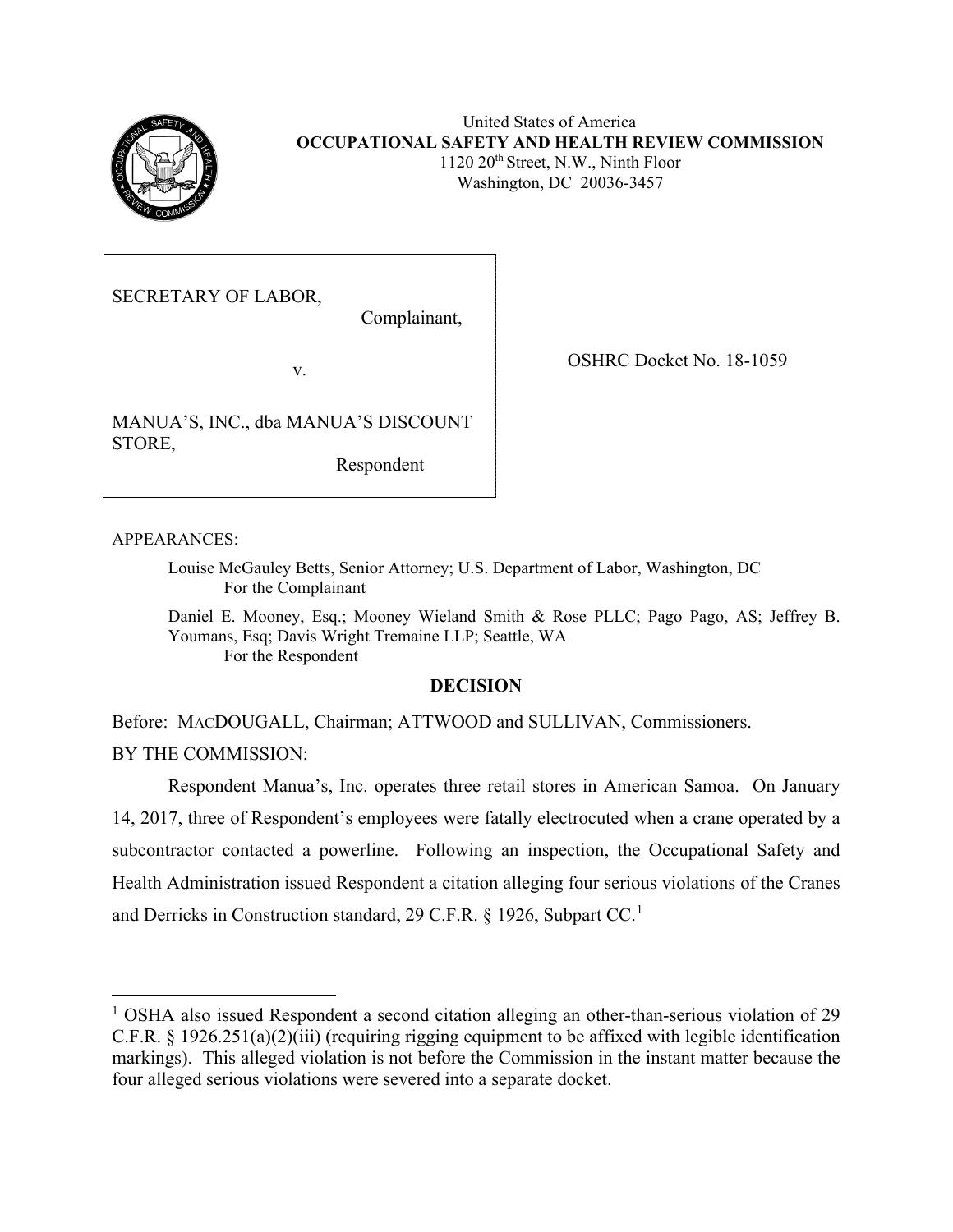Chief Administrative Law Judge Covette Rooney granted summary judgment to the Secretary on all four violations and assessed a total penalty of \$35,492. Respondent filed a Petition for Discretionary Review, arguing that the judge erred in granting summary judgment. Upon consideration of the record and applicable case law, we find no error in the judge's decision. Accordingly, we affirm.

Our colleague, who dissents in part, is troubled by the judge's determination that Manua's was not entitled to a hearing to determine whether it reasonably relied upon a contractor, APECS, in accordance with *Sasser Elec. & Mfg. Co.*, 11 BNA OSHC 2133 (No. 82- 178, 1984), *aff'd sub nom.*, 12 BNA OSHC 1445 (4th Cir. 1985) (unpublished), to safely perform the task of lifting steel girders in compliance with the Cranes and Derricks in Construction standard, 29 C.F.R. § 1926, Subpart CC. While we find that the judge decided this case consistent with the undisputed material facts and Commission precedent, we recognize that the Commission may want to consider whether to further identify the circumstances pursuant to *Sasser* under which an employer is entitled to reasonably rely on the expertise of an independent contractor to comply with the Occupational Safety and Health Act of 1970, 29 U.S.C. § 651, *et seq*., particularly in light of *Fabi Constr. Co. v. Sec'y of Labor*, 508 F.3d 1077 (D.C. Cir. 2007). However, we do not view this case as the appropriate vehicle to do so.

We agree with Commissioner Sullivan that under Commission precedent, the fact that a cited employer has employees who assist in the work and have access to potential hazards does not mean that the employer cannot reasonably place some reliance upon an independent contractor. *Sasser*, 11 BNA OSHC at 2136. In many situations in the workplace, as the Commission has recognized, it is natural for an employer to rely upon a specialist to perform work related to that specialty safely in accordance with OSHA standards. *Id.* In deciding whether an employer may rely upon an independent contractor to comply with the Act, two cases currently serve as bookends on opposite ends of a shelf: the Commission's decision in *Sasser* and the D.C. Circuit's decision in *Fabi.*[2](#page-1-0) 

<span id="page-1-0"></span><sup>&</sup>lt;sup>2</sup> While *Fabi* is not Commission precedent, an employer "adversely affected or aggrieved by an order of the Commission . . . may obtain a review of such order in any United States court of appeals for the circuit in which the violation is alleged to have occurred or where the employer has its principal office, or in the Court of Appeals for the District of Columbia Circuit . . . .", 29 U.S.C. § 660(a), and the Secretary may "obtain review or enforcement of any final order of the Commission by filing a petition for such relief in the United States court of appeals for the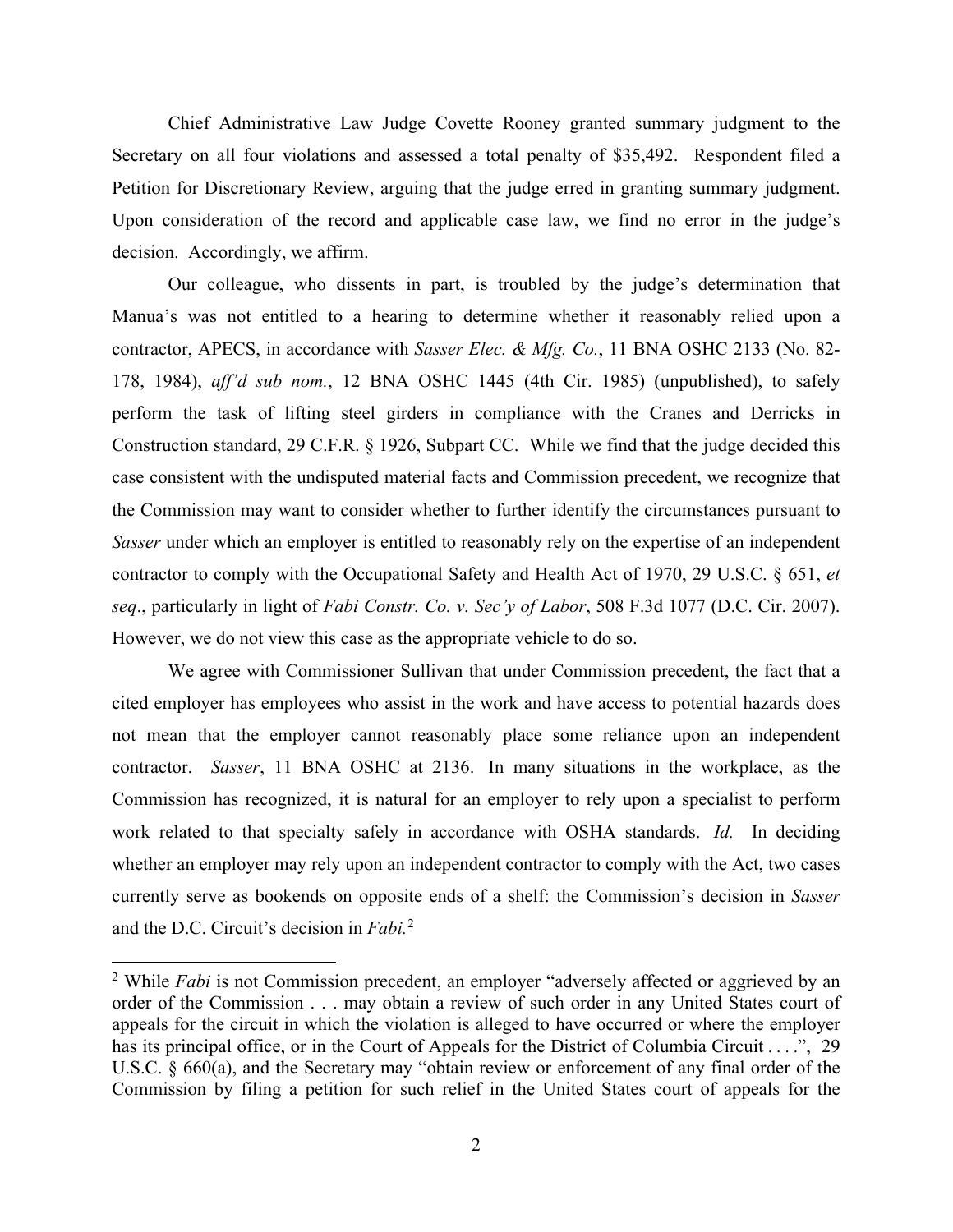In *Sasser*, the respondent relied upon an independent crane company to perform the specific task of moving a generator onto a truck. The crane company had performed the same type of work three or four times previously at Sasser's worksite without incident. Further, before the work began, Sasser took the precaution of warning the crane operator of the location of the power lines. During the operation, two of Sasser's employees were attempting to remove choker cables from the crane cable when they were electrocuted, one fatally, when the crane operator brought the boom of the crane into contact with a power line. The entire operation apparently took several minutes at most. Sasser was cited under the Crawler locomotive truck cranes standard, 29 C.F.R.  $\S$  1910.180(j)(1)(j), for its failure to maintain a minimum clearance between the crane and energized power lines. The judge vacated the citation and the Commission affirmed the judge's decision, holding that Sasser's reliance on the crane company to prevent the violation was justified and that Sasser had no reason to foresee that the violation would occur. *Sasser*, 11 BNA OSHC at 2136-37. In affirming, the Commission stated that "when some of the work is performed by a specialist, an employer is justified in relying upon the specialist to protect against hazards related to the specialist's expertise so long as the reliance is reasonable and the employer has no reason to foresee that the work will be performed unsafely." *Id.* at 2136.

In contrast to *Sasser*, more than twenty years later, the Court of Appeals for the D.C. Circuit decided *Fabi*. In *Fabi*, the general contractor for an expansion of the Tropicana Hotel and Casino in Atlantic City, New Jersey, hired Fabi Construction Co. and its management company, Pro Management Group, to place concrete for its Tropicana project. Fabi and Pro Management were hired because of their expertise in the type of concrete construction work this project required. Fabi, in turn, contracted with several other companies whose services it needed to perform its work. Among these companies were two structural engineering firms, one of which provided shop drawings for the placement of reinforcing steel in the poured concrete

circuit in which the alleged violation occurred or in which the employer has its principal office." *Id.* at § 660(b). *See also Kerns Bros. Tree Serv.*, 18 BNA OSHC 2064, 2067 (No. 96-1719, 2000) ("Where it is highly probable that a Commission decision would be appealed to a particular circuit, the Commission has generally applied the precedent of that circuit in deciding the case—even though it may differ from the Commission's precedent.") (citing 29 U.S.C. 660(a) and (b)).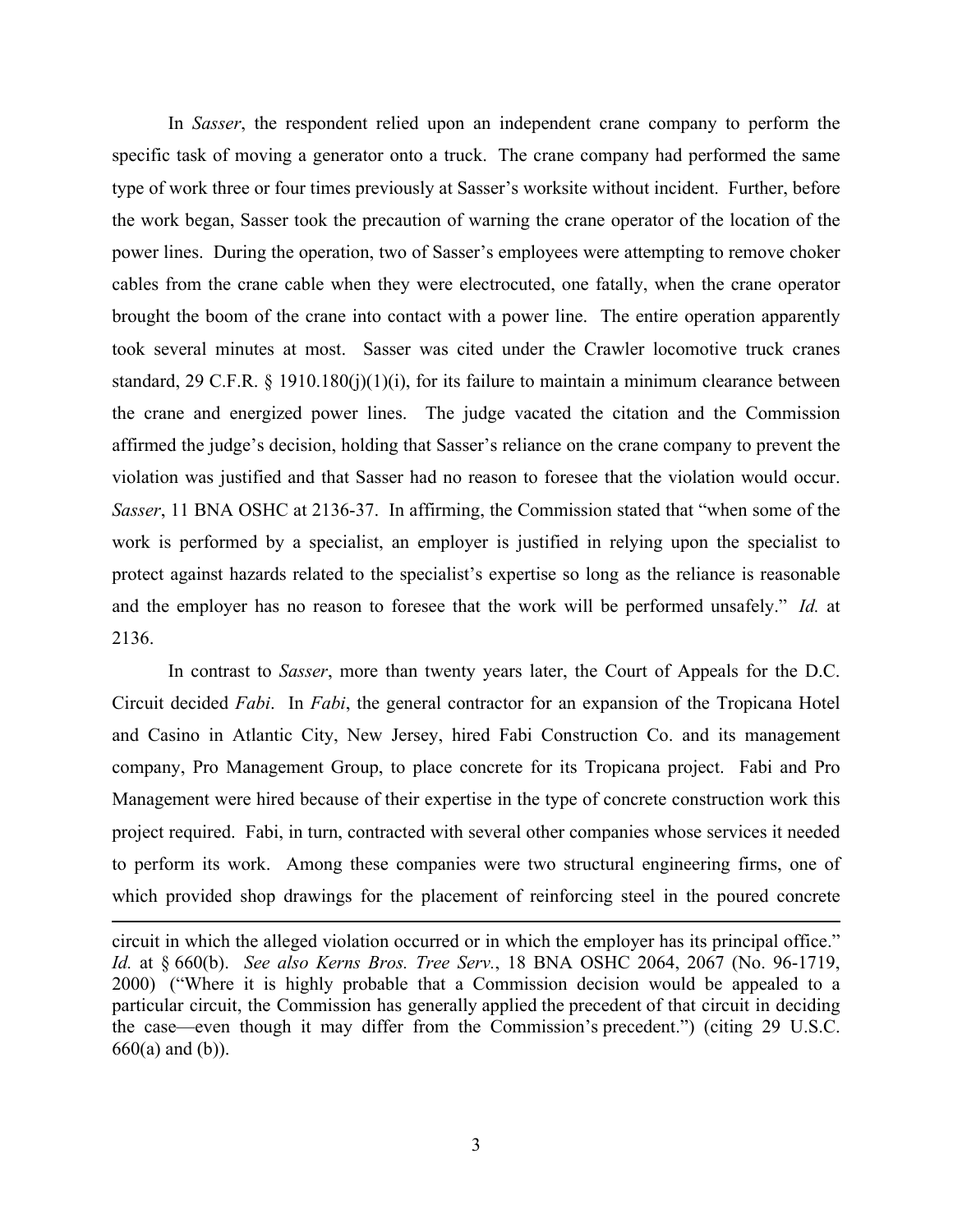floors. As Fabi and Pro Management were pouring concrete on the eighth level of what was intended to be a ten-story parking garage, levels four through eight collapsed, killing four of Fabi's employees and injuring twenty-one others. Fabi and Pro Management were cited for violating several OSHA standards and the Act's general duty clause, 29 U.S.C. § 654(a)(1).

Fabi appealed the adverse decision of Chief Administrative Law Judge Covette Rooney, which became a final order of the Commission following its decision not to review the case. 29 U.S.C. § 661(j). The D.C. Circuit affirmed the judge's decision that Fabi and Pro Management were not entitled to rely upon the expertise of specialists who completed the shop drawings and approved the placement of top steel before Fabi poured concrete into the pre-cast filigree tubs, despite the petitioners' citation to *Sasser* for this proposition. *Fabi*, 508 F.3d at 1083. The court found the case was different from *Sasser* in that the cited employer in *Sasser* had no control over the hazard, whereas Fabi and Pro Management shared control with the specialists. As the court observed: "Sharing control is not relinquishing control." *Id.* It also noted that the duration of the work in *Fabi*, unlike the short timeframe in *Sasser*, spanned several weeks, during which time the employer had ample opportunity to detect and correct the hazard. Accordingly, the D.C. Circuit held that *Sasser* "does not apply when an employer has reason, by way of expertise, control, and time, to foresee a danger to its employees." *Id.*

As noted by the D.C. Circuit in *Fabi*, for the holding of *Sasser* to apply, there must be *reasonable* reliance on a contractor. Far from requiring an employer to duplicate a subcontractor's safety efforts, the Act demands only that an employer use reasonable diligence to apprise itself of which safety efforts the specialty subcontractor has chosen to make in performing the work. *See Blount Intl*.*, Ltd.*, 15 BNA OSHC 1897, 1900 n. 3 (No. 89-1394, 1992). However, the undisputed facts, even viewed in the light most favorable to the Respondent, establish that this was not done here.Other than a general admonition to its employees to "be careful," Manua's did not make reasonable inquiries into APECS' safety precautions or, alternatively, fulfill its duty to protect its employees by exercising its own control over the work conditions. An employer may not assume a subcontractor has taken required safety precautions without reasonable inquiry.<sup>[3](#page-3-0)</sup> See id. With no assessment or training,

<span id="page-3-0"></span><sup>&</sup>lt;sup>3</sup> Our colleague questions how a retail business like Manua's could be expected to ask a crane specialist about specific matters relating to OSHA's crane safety requirements, such as whether the boom truck could get closer than 20 feet from a power line. We agree that an employer's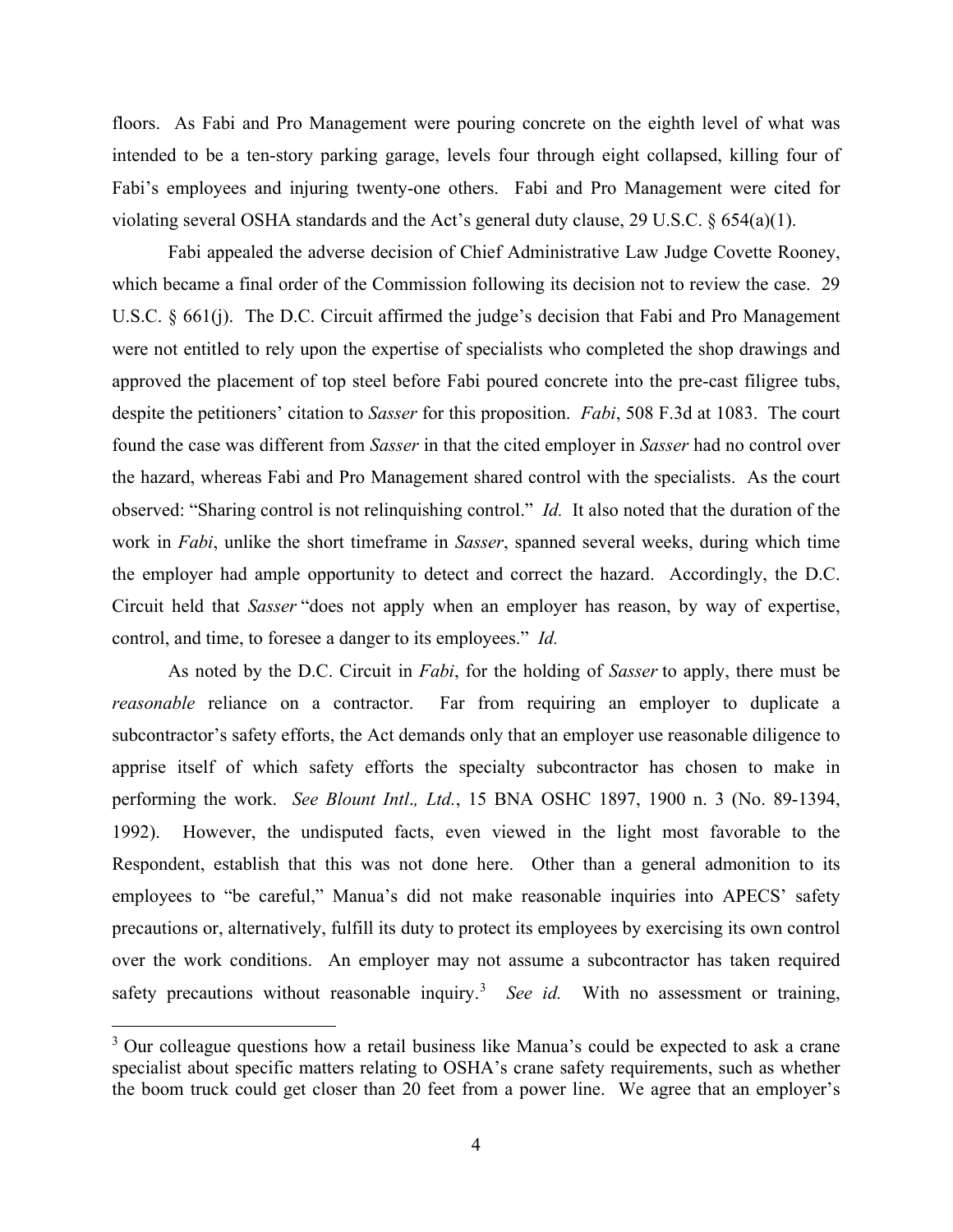approximately twelve of Respondent's own employees were assigned to assist with the unloading work (three of whom were fatally electrocuted). Moreover, APECS relied upon Respondent's employees to advise the crane operator of matters pertaining to the safety of the crane, without giving them any instructions in that regard, and Respondent's own employees were intimately involved in the work of rigging the steel beams. Thus, APECS did not perform all of the work or supply all of the "expertise," and Manua's and its employees shared responsibility for safety and for the violations.Additionally, unlike the situation in *Sasser*, this was the first time Manua's used this contractor for crane work, so there was no history of safe crane practices in compliance with the Act upon which to base reasonable reliance.<sup>[4](#page-4-0)</sup>

Our colleague contends that summary judgment is inappropriate here, in part, because there is a theoretical possibility that facts could be uncovered at a hearing relating to Respondent's prior work with APECS and once revealed, those facts would show that the Respondent's reliance on APECS was reasonable here. Respondent, however, has simply not specified any such facts. According to the Secretary, Respondent "failed to apprise itself as to APECS's safety efforts" and "did nothing to ensure, verify, or inquire about safety." The Secretary supported these factual claims with deposition testimony, including that quoted above. In response, Respondent did not challenge the accuracy of the cited testimony, point to any steps that it took to determine whether APECS would take responsibility for the safety of

obligation to make reasonable inquiries into the safety efforts a contractor will be implementing does not necessarily require the employer to specifically discuss every relevant OSHA requirement in detail with the contractor before it can reasonably rely on that contractor's expertise. In this case, however, Respondent made *no* attempt to apprise itself of the safety efforts APECS would take, or otherwise take any affirmative steps to confirm that APECS would supervise the work, train Respondent's employees, and comply with the relevant OSHA requirements. As the judge pointed out, Respondent's owner admitted that whether APECS would even be supervising Respondent's employees had not been "previously discussed and agreed upon with APECS." Respondent's human resources manager, who arranged for APECS to perform the crane work, further admitted that she never asked APECS whether "they were going to take care of all the safety matters" or train the Respondent's employees and that no one "ever talk[ed] about doing a safety assessment."

<span id="page-4-0"></span><sup>&</sup>lt;sup>4</sup> The undisputed facts establish that while Manua's had not previously hired APECS for crane work, Manua's had hired APECS for a number of other prior projects, including two that took place around the time of the unloading operation; those projects involved electrical work and the operation of an excavator.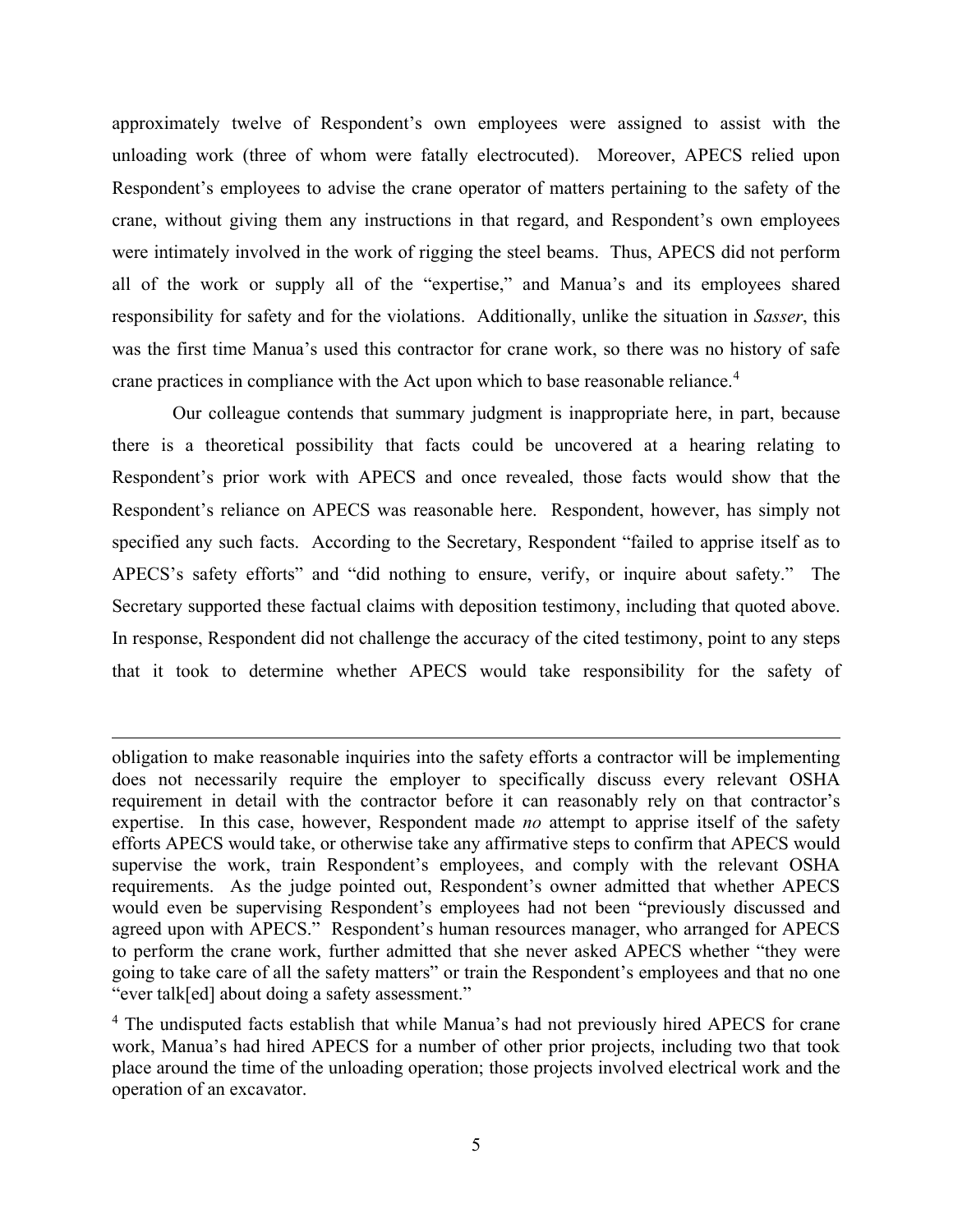Respondent's employees, or otherwise identify facts (such as features of its prior work with APECS) that would make its reliance on APECS to do so reasonable.

Under Federal Rule of Civil Procedure 56(c), a party to a summary judgment motion "asserting that a fact cannot be or is genuinely disputed must support the assertion," and if a party "fails to properly address another party's assertion of fact as required by Rule 56(c), the court may . . . consider the fact undisputed for purposes of the motion . . . ." Fed. R. Civ. P. 56(e). A nonmovant cannot, in other words, overcome summary judgment merely based on the possibility that material facts it has not yet identified exist; instead, it must "present facts essential to justify its opposition" (unless it shows "by affidavit or declaration" that such facts are not yet available to it "for specified reasons"). Fed. R. Civ. P. 56(d); *see also Celotex Corp. v. Catrett*, 477 U.S. 317, 324 (1986) (the nonmovant must "designate specific facts showing that there is a genuine issue for trial"). Reasonable reliance on a specialty contractor, moreover, is an affirmative defense to constructive knowledge, and therefore Respondent had the burden of proof.[5](#page-5-0) *See Sasser*, 11 BNA OSHC at 2135-36; *Fabi*, 508 F.3d at 1083 ("[*Sasser*] established that reasonable reliance upon a specialist . . . can negate the knowledge required for a General Duty Clause violation.").

Finally, we find that the potential duration of exposure and number of employees exposed are relevant factors when considering the reasonableness of Respondent's reliance on APECS. In our view, when very few employees are involved for only a brief period, the work is likely to be incidental in nature and a more limited inquiry by the employer may be reasonable. Indeed, in *Sasser* there was no violation of the cited standard until seconds before the crane's contact with the power line because prior to that moment the contractor was in compliance with the standard then in effect, which required that the maximum extension of the boom be no less than ten feet away from power lines. 11 BNA OSHC at 2136-37. In contrast, in this case there were several violations of the Cranes and Derricks in Construction standard from the moment the unloading work began, such as a failure to identify the work zone for the crane, to determine if

<span id="page-5-0"></span> $<sup>5</sup>$  Regarding the question of whether an employee of Respondent acted as a signal person, which</sup> the Secretary had the burden to prove, we find that there is no genuine factual dispute relating to this issue given Respondent's express admission that "APECS failed to provide a signal person for the unloading operation, and . . . as a result, [a Manua's employee] . . . gave basic signals to the crane operator." Whether this made the cited signal requirements of the standard applicable or not is a legal, not factual issue.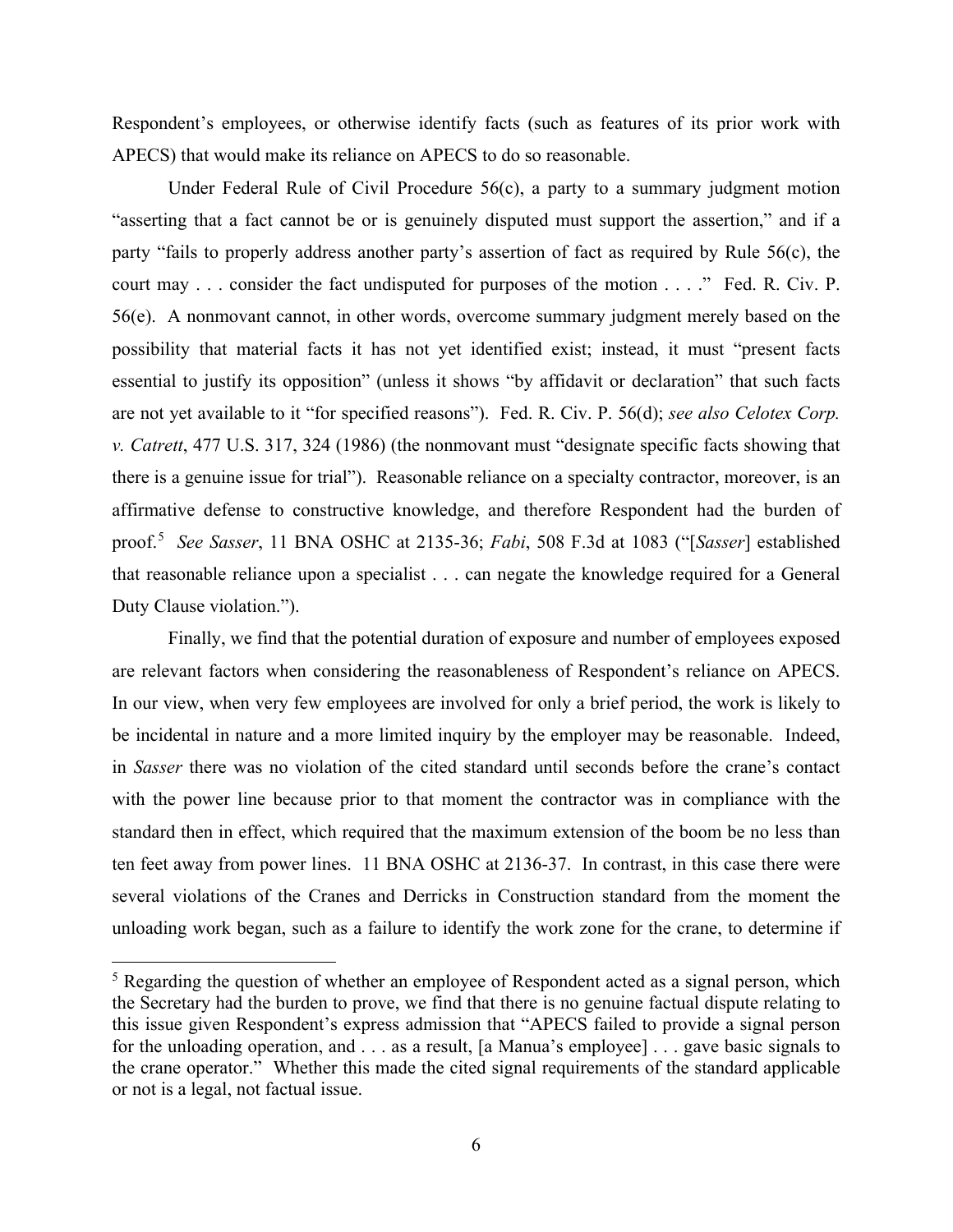the boom truck could get closer than 20 feet from a power line, to demarcate the 20-foot boundary from the power line, and to train employees on the hazards of working near a power line. 29 C.F.R. §§ 1926.1408(a)(1), (a)(2), (b)(3), (g)(1). None of these precautions were taken. Furthermore, two of Sasser's employees were assisting the contractor. Here, Respondent had assigned a crew consisting of approximately a dozen employees to work with APECS for two days; these employees were integrally involved in the rigging and unloading work and were exposed to the hazards created by the violations throughout the two-day long project. In short, the purpose of the *Sasser* exception is to allow an employer to rely on the expertise of a specialty contractor in limited situations—when reasonable—not to give an employer an open-ended invitation to delegate its occupational safety and health responsibilities to a specialty contractor.

Given the number of Respondent's employees exposed, their direct involvement in performance of the work, the duration of their involvement, and Respondent's lack of a previous relationship with APECS involving this type of work, the factual scenario here more closely resembles that of *Fabi* than *Sasser*. We agree these two cases still leave a wide swath of grey area between circumstances in which an employer may rely on the expertise of a third party to comply with OSHA requirements and when it may not, but while the Commission may wish to revisit this issue in the future, we find that the appropriate circumstances are not presented here given the undisputed facts. For these reasons, we affirm the judge's grant of summary judgment.

SO ORDERED.

/s/

 Heather L. MacDougall Chairman

 $\sqrt{s/2}$ 

Commissioner

Dated: September 28, 2018 Cynthia L. Attwood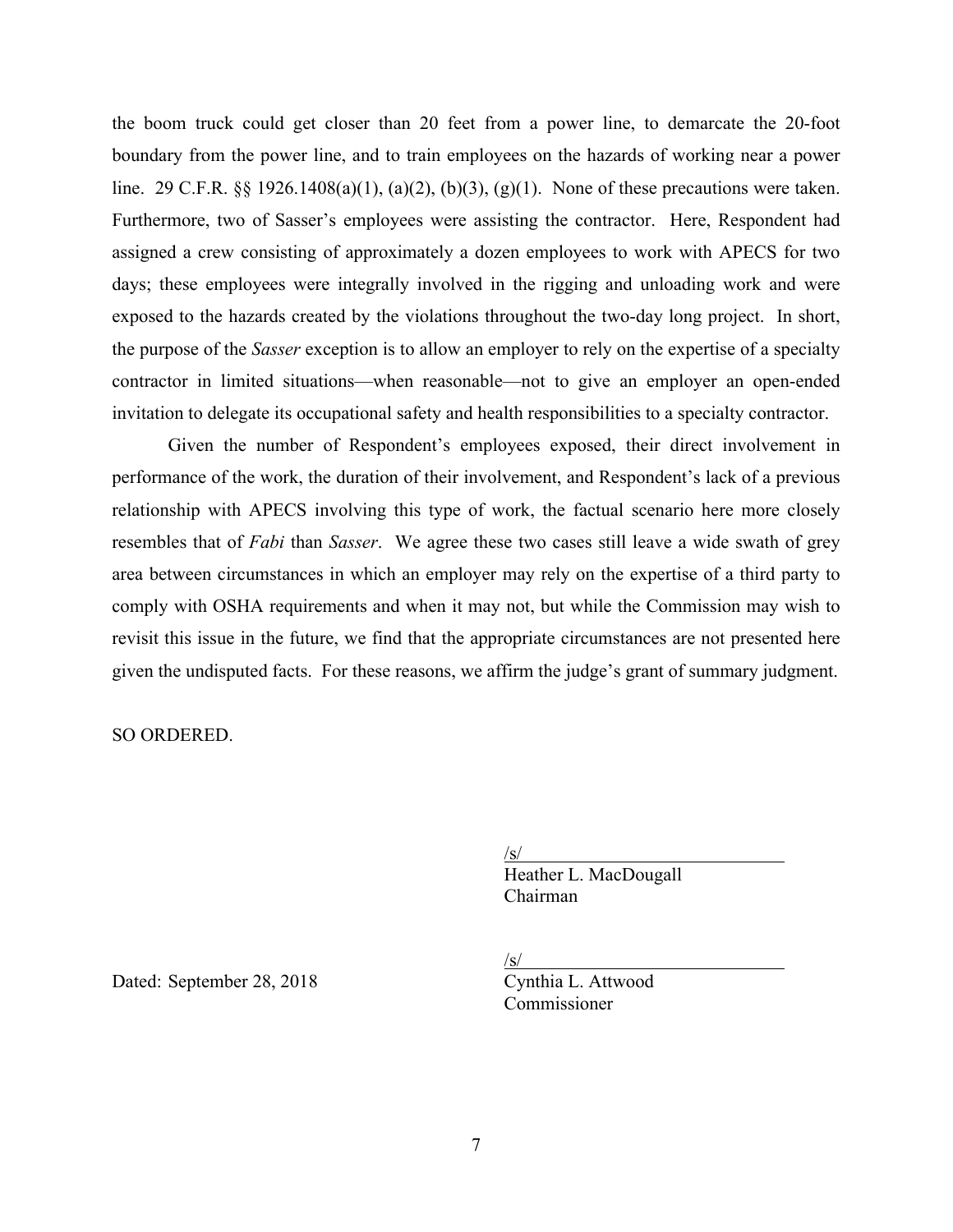SULLIVAN, Commissioner, concurring in part and dissenting in part:

While I agree with my two colleagues that Respondent failed to properly train its employees on the hazards of working near a power line in violation of 29 C.F.R. § 1926.1408(g)(1), and the judge's decision should be affirmed with regard to that violation, I dissent from their affirmance of summary judgment on the other alleged violations. In my view, Respondent is entitled to a hearing to determine whether, as to those alleged violations it reasonably relied upon a specialty contractor (APECS) pursuant to *Sasser Elec. & Mfg. Co.*, 11 BNA OSHC 2133 (No. 82-178, 1984), *aff'd sub nom.*, 12 BNA OSHC 1445 (4th Cir. 1985) (unpublished), a case decided by the Commission several decades ago.

The Commission historically has not favored summary judgment, *see Ford Motor Co – Buffalo Stamping Plant,* 23 BNA OSHC 1593 (No. 10-1483, 2011), and to grant it, the case must be very clear cut. I do not consider this to be such a case. There are genuine issues of material fact that remain unresolved. The depositions of six of Respondent's employees and an APECS employee provide substantial evidence that Respondent chose to rely on APECS because of its: (1) expertise in boom truck operations; (2) experience dealing with the power company; (3) knowledge of the process and methods for signaling a crane operator; and, (4) and familiarity with addressing electrical hazards when operating a crane around a power line.

Respondent also presented substantial evidence through deposition testimony that it had determined it needed to consult with APECS to ensure that the contractor could safely unload the containers using the boom truck, and that Respondent did so because it had no experience with planning an unloading operation with a boom truck and did not know anything about a boom truck's operation. The APECS employee's testimony that the agreement between APECS and Manua's did not contemplate APECS supervising the work was directly challenged by the testimony from two employees with authority to speak for Manua's—its owner and human resources manager.

Accordingly, there are clearly material facts in dispute: whether Respondent made it clear to APECS that it was not familiar with the boom truck operation or the hazards involved and that it understood APECS would make an assessment of the electrical hazards involved prior to the first day of unloading. These facts are not capable of being conclusively determined based on the APECS employee's apparent denial that Respondent took such actions. They are also clearly material to the resolution of the issue in the case: whether Respondent reasonably relied upon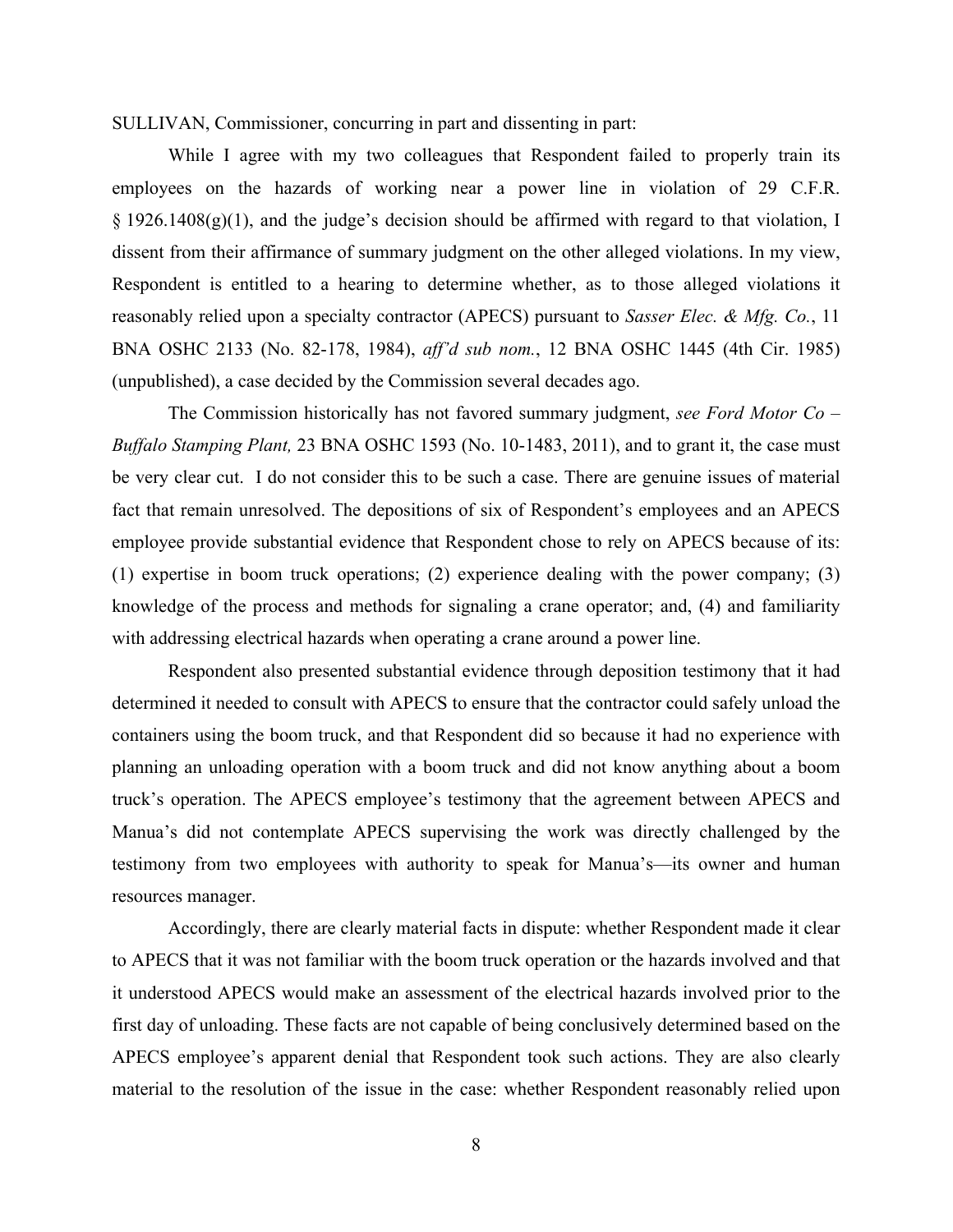APECS' expertise. These are not theoretical facts. To the contrary, these disputed facts elicited in the depositions are material in that they can facilitate the resolution of a critical issue in the case, i.e., did Respondent inform APECS that it was unfamiliar with the operation and the hazards involved.

Furthermore, the length and extent of the prior work relationship between these two employers, and whether Respondent's reliance on APECS was in fact reasonable remains unknown. Under *Sasser*, if Respondent had relevant history with this specialty contractor and that history was without any previous incident, Respondent may well have been "justified in relying upon [APECS] to protect against hazards related to the [APECS'] expertise so long as the reliance is reasonable, and [Respondent] had no reason to foresee that the work will be performed unsafely." *Sasser*, 11 BNA OSHC at 2136. Again, the only way to properly determine whether Respondent's reliance was justified based on its prior experience with APECS is to hear direct and cross-examination of witnesses at a hearing, which, unfortunately, is a path my colleagues decline to pursue.

In addition to there being a genuine issue of material fact as to whether Respondent reasonably relied on APECS, there is a genuine issue as to whether the work performed by one of its employees involved "signaling" the APECS crane operator. In fact, deposition testimony shows that Respondent's employees did not believe there was signaling involved, and that the employee and the crane operator were merely talking to one another. Additionally, the OSHA compliance officer even stated that he believed a signaler was not needed since the crane operator's view was unobstructed. In my view, this is another disputed material fact that should be explored through a hearing, where the compliance officer, as well as employees of Respondent and APECS are questioned.

A retail business owner, such as Respondent, with experience in only the retail industry, should not be expected to ask a crane specialist like APECS whether the boom truck could get closer than 20 feet from a power line, or whether the area needed to be demarcated. How would any retail industry owner, its supervisors, or its employees know to ask these questions? The crane expert in this case, APECS, should certainly have known about these issues and given *Sasser's* holding, there is some forgiveness for an employer in Respondent's position that relies on a specialty contractor, like APECS, for their expertise, if such reliance is reasonable. My colleagues may ultimately be correct that Respondent's reliance here was unreasonable, but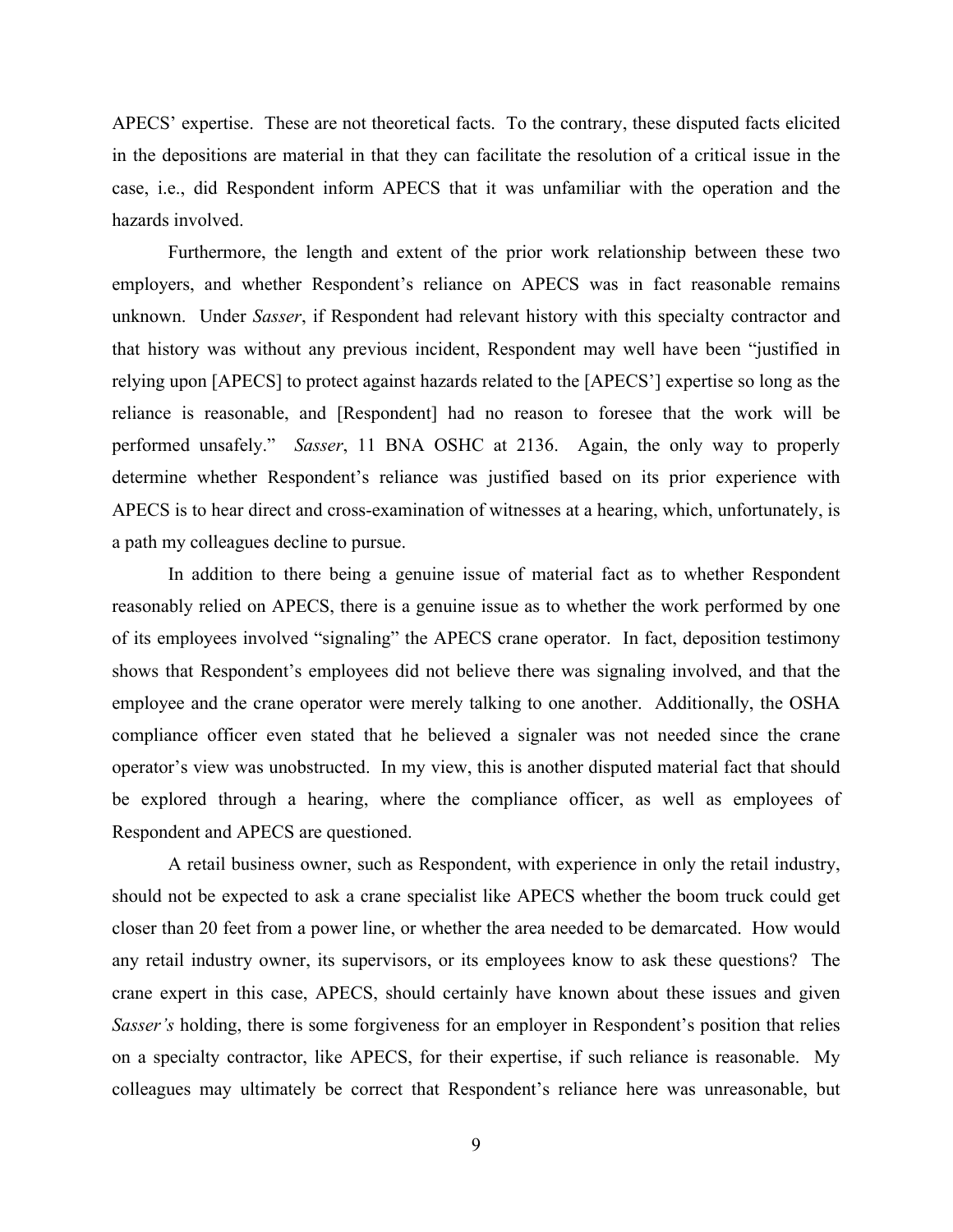before reaching any such conclusion Respondent is entitled to a hearing where there is direct and cross-examination of witnesses, not merely excerpts of certain deposition testimony.

For these reasons, I dissent from my colleagues and would vacate the judge's grant of summary judgment on three of the four alleged violations.

Dated: September 28, 2018  $\frac{S}{\text{James J. Sullivan, Jr.}}$ 

 $\sqrt{s/2}$ 

Commissioner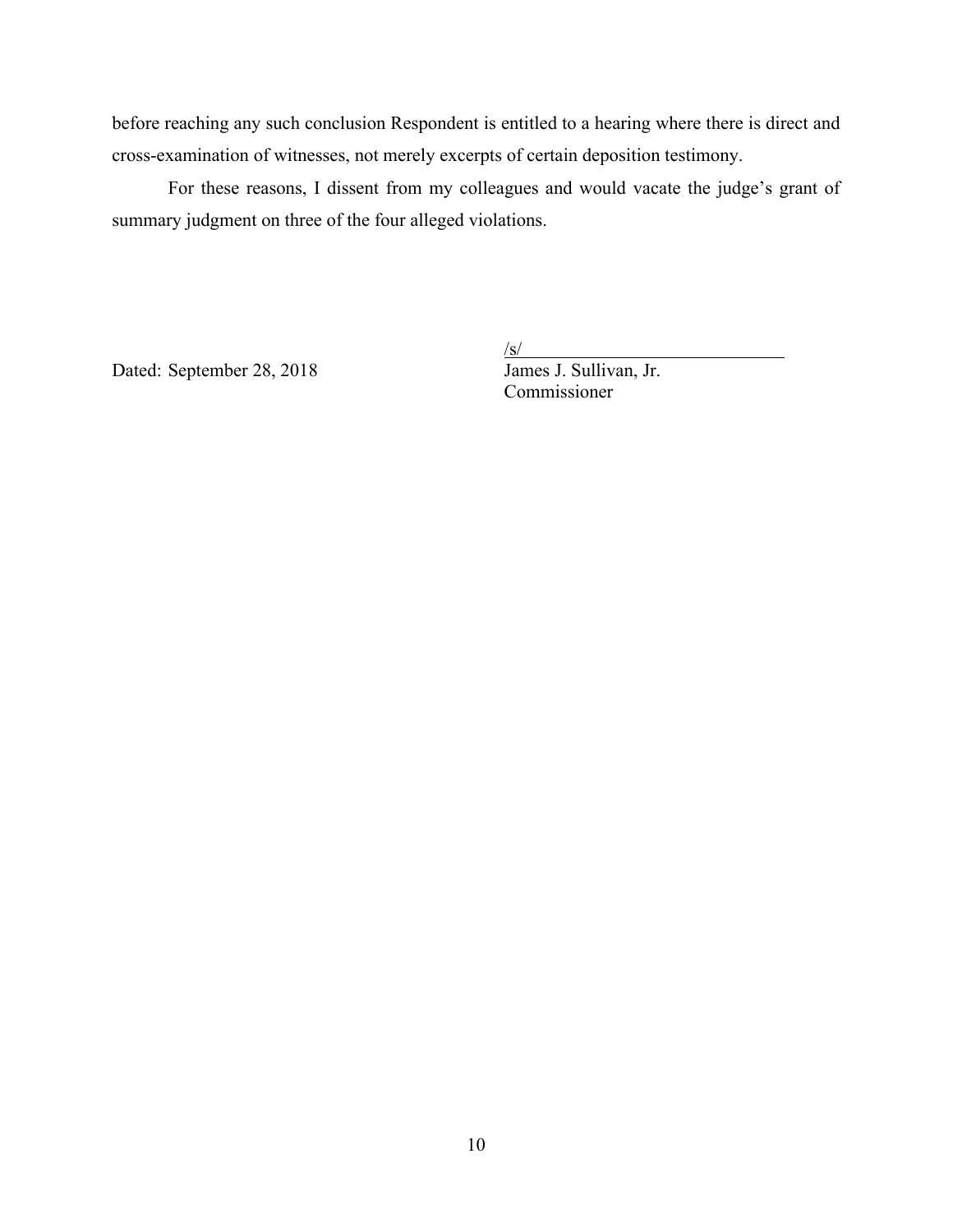

United States of America OCCUPATIONAL SAFETY AND HEALTH REVIEW COMMISSION

1120 20<sup>th</sup> Street, N.W., Ninth Floor

Washington, DC 20036-3457

SECRETARY OF LABOR,

Complainant,

MANUA'S, INC., dba

MANUA'S DISCOUNT STORE,

Respondent.

v. OSHRC Docket No. 18-1059

# **ORDER GRANTING SECRETARY'S PARTIAL[6](#page-10-0) MOTION FOR SUMMARY JUDGMENT**

On June 16, 2017, the Occupational Safety and Health Administration (OSHA) issued a citation and notification of penalty (Citation) to Respondent for inspection number #1203732 for four serious violations and one other-than-serious violation of OSHA's construction standards. Respondent filed a timely notice of contest of the Citation bringing this matter before the Occupational Safety and Health Review Commission (OSHRC) pursuant to § 10(c) of the Occupational Safety and Health Act of 1970 (the Act). 29 U.S.C. § 659(c).

<span id="page-10-0"></span><sup>6</sup> Secretary did not request Summary Judgment for the Other-than-serious Citation 2, Item 1 that alleged a violation of 29 C.F.R.  $\S 1926.251(a)(2)(iii)$ .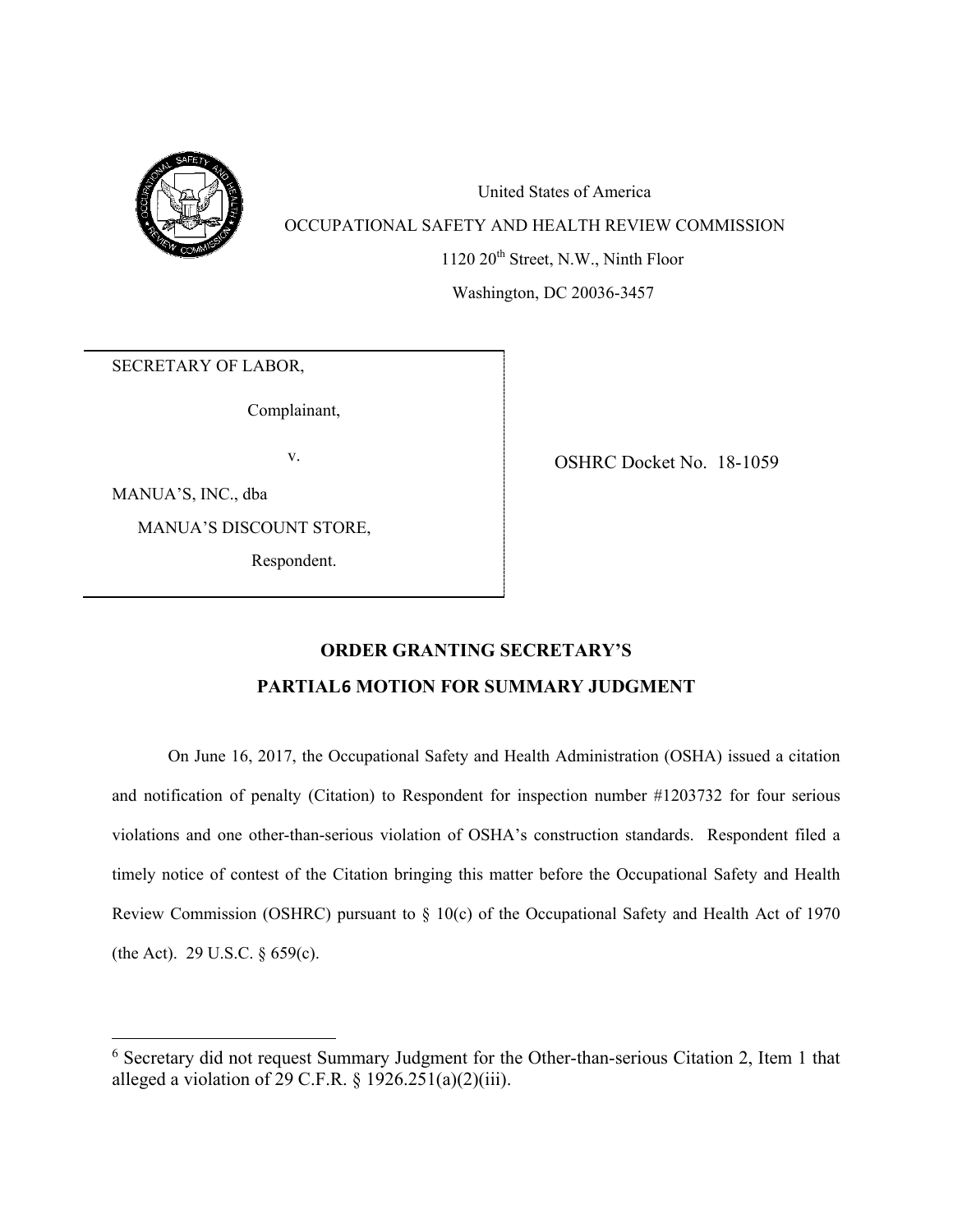On April 27, 2018, Secretary (Complainant) filed a Motion for Partial Summary Judgment pursuant to Federal Rule of Civil Procedure 56 for Citation 1, Items 1 through 4.<sup>[7](#page-11-0)</sup> The Secretary does not request Summary Judgment for the alleged other-than-serious violation at Citation 2, Item 1. Manua's Inc., dba Manua's Discount Store (Manua or Respondent) filed an Opposition To Secretary's Motion for Partial Summary Judgment. The Secretary filed a Reply and Respondent filed a Sur Reply. For the reasons set forth below, the undersigned grants Secretary's Partial Motion for Summary Judgment.

## **I. JURISDICTION**

The Commission has jurisdiction of this matter under  $\S$  10(c) of the Act. Manua is an employer with employees in a business that affects interstate commerce within the meaning of  $\S 3(5)$  of the Act. 29 U.S.C. § 659(c). At all relevant times, Manua was an employer as defined by the Act. 29 U.S.C. § 652(5).

## **II. FINDING OF FACTS**

On January 14, 2017, three of Respondent's employees died when a crane unloading steel beams from a shipping container contacted a powerline. On June 19, 2016, the Occupational Safety and Health Administration (OSHA) issued Respondent a Citation alleging four serious violations of the cranes in construction standard at issue here. The Citation alleged Respondent had not identified the work zone for the crane, had not determined if the crane could be within 20 feet of a powerline, had not trained employees on the hazards of working near a powerline, and had not ensured signal persons were adequately qualified.

Manua operates three retail stores and three warehouses in American Samoa. The worksite at issue here is Manua's Tafuna location which consisted of a retail store and an adjacent property (Checkers

<span id="page-11-0"></span><sup>7</sup> Federal Rule of Civil Procedure 56(a) states in pertinent part:

Motion for summary judgment. A party may move for summary judgment, identifying each claim or defense — or the part of each claim or defense — on which summary judgment is sought. The court shall grant summary judgment if the movant shows that there is no genuine dispute as to any material fact and the movant is entitled to judgment as a matter of law. The court should state on the record the reasons for granting or denying the motion.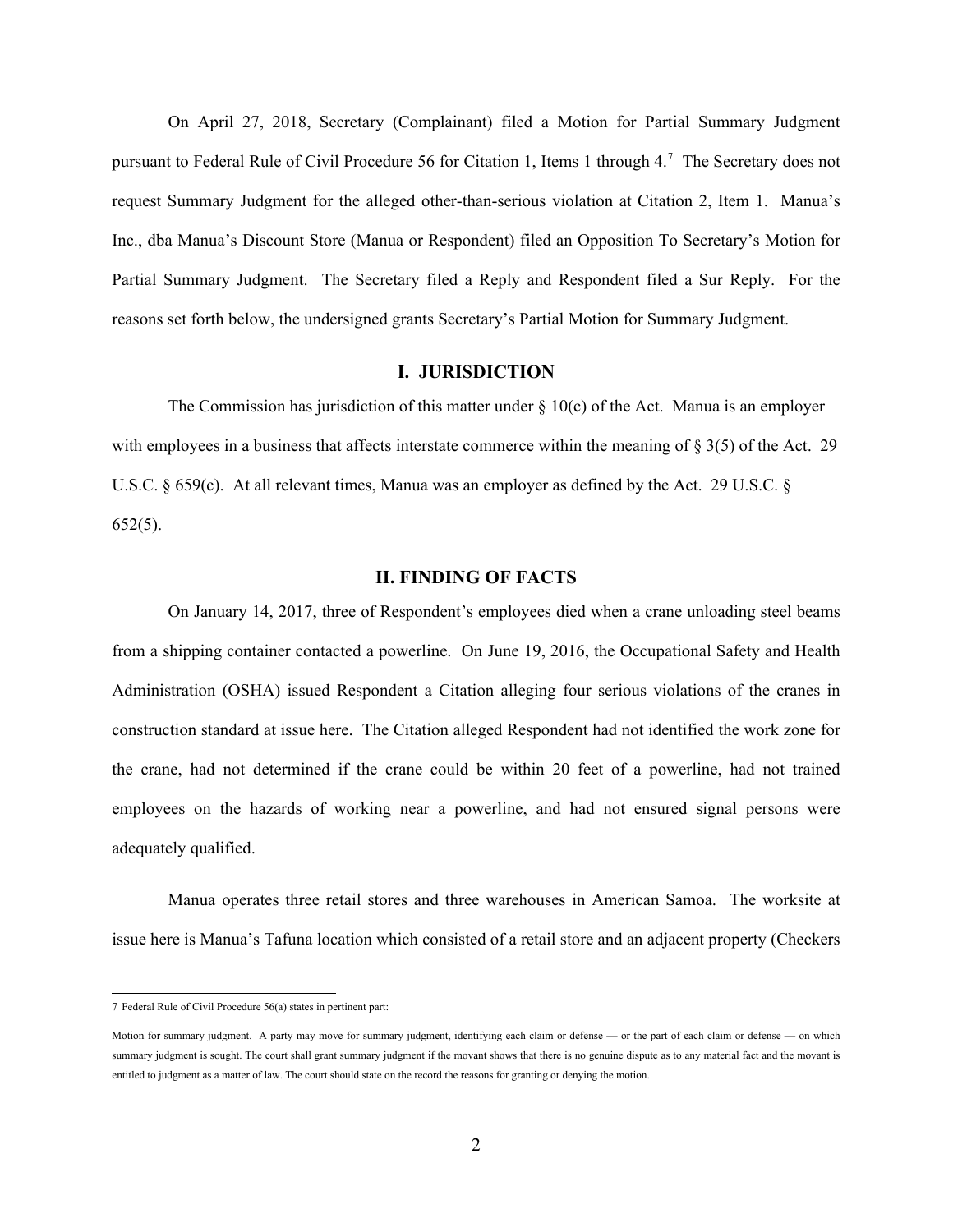lot) that had a parking lot and a building that had been a Checkers restaurant. Manua was expanding the Tafuna location store onto the adjoining Checkers lot. Four 40-foot shipping containers of steel structural beams were delivered to the adjacent parking lot for the construction project.

Manua's owner and CEO, Genhall Manua Chen, decided where the four shipping containers were placed on the Checkers lot. Mr. Chen asked Manua's Human Resources Manager, Connie Corpuz to find a company with a crane to unload the steel beams from the containers; he did not specify what size the crew should be or what services would be included.

Ms. Corpuz contacted APECS to discuss the container unloading job. Ms. Corpuz told APECS project manager, Glenn Sabio, they needed the containers unloaded but did not specify the services needed beyond that of a crane and crane operator. Ms. Corpuz had no experience with scheduling a project of this type. Ms. Corpuz assumed the hourly rate of \$125 would include the crane, the operator and supervision. There was no written contract or specific discussion of what services APECS would provide to unload the containers. The parties had only specified that a crane with a crane operator would be provided for the price of \$125; Mr. Chen and Ms. Corpuz assumed other services, including training and a signal person, were included.

Sometime after the agreement was reached, Mr. Sabio asked Manua to provide employees to help with strapping and guiding the beams out of the containers. Manua agreed that its employees would assist APECS in unloading the containers.

January 11, 2017, was the first day APECS unloaded a shipping container at the Checkers lot. On that day, in addition to the crane operator, APECS had a signal person at the site, and Mr. Sabio was intermittently onsite supervising the crane operator. Mr. Sabio made a visual estimate the power line was more 10 feet away from the container. Manua's employees assisted by rigging the beams being unloaded out of the container and onto the ground. By the end of the day, Mr. Chen was dissatisfied because the unloading process was taking too long; only one container had been unloaded. The price was re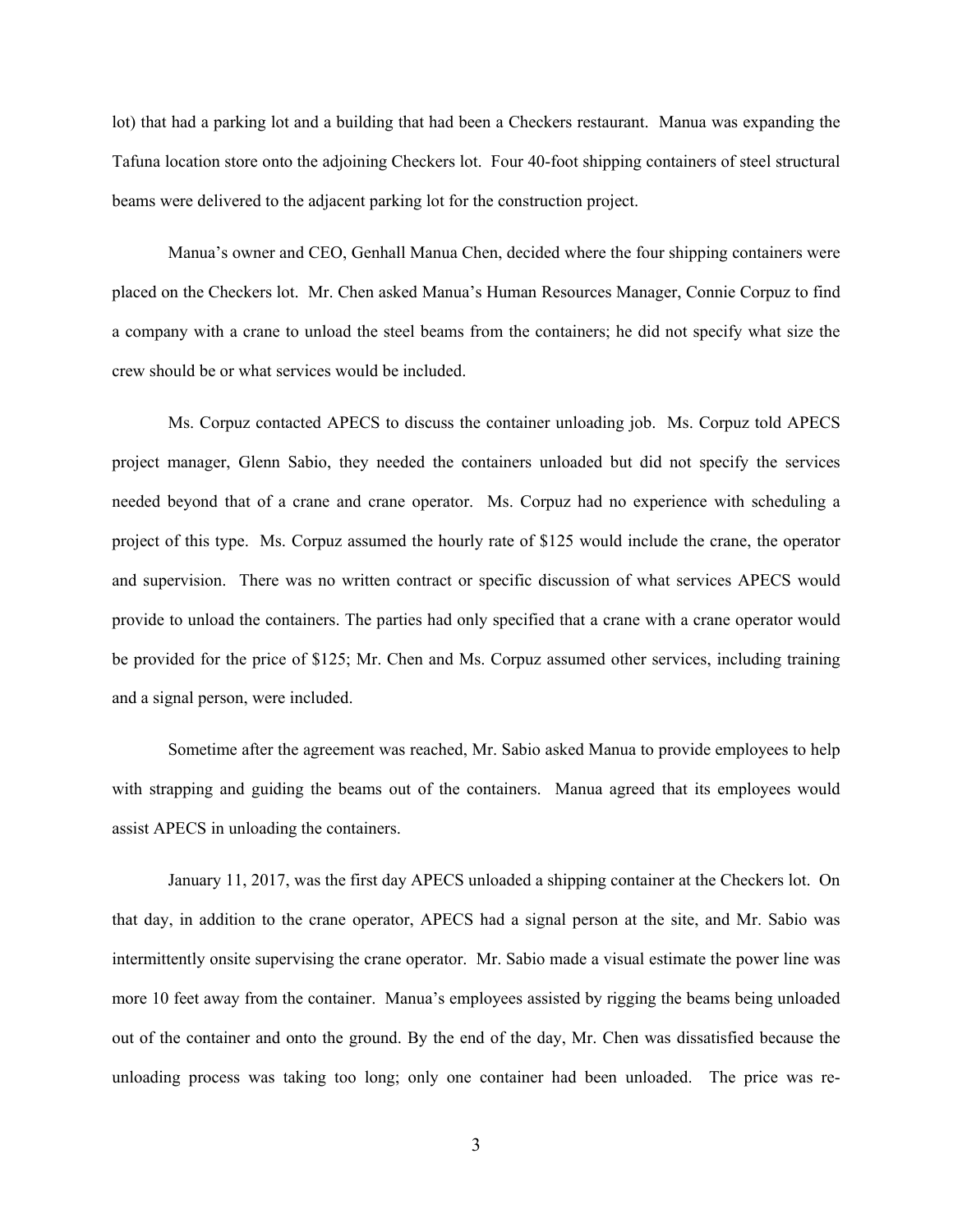negotiated to a flat rate for the remaining containers and APECS returned to the site on January 14, 2017 for its second day of unloading beams with the crane.

On January 14, APECS returned with the crane and crane operator. Mr. Sabio was onsite at the beginning of the day and again just before the accident, around 11:00 a.m. Several Manua managers and supervisors were onsite that day, including: Owner and CEO, Genhall Manua Chen; Human Resources Manager, Connie Corpuz; Warehouse Supervisor, Wilson Toni; Maintenance Department Supervisor, Tupuo Auva'a; and, Warehouse and Maintenance Manager, Masalosalo La'ulu.

Approximately twelve Manua employees assisted with unloading the shipping containers. One of those employees, Misi Fa'amoana, was signaling the crane operator with voice instructions for placement of the beams on the ground next to the container. There was no training or instruction to Manua employees on crane or power line safety. Mr. Chen briefly told the employees working with the unloading to be careful.

At approximately 11:30 that morning, the crane touched an energized power line. Three Manua employees were fatally electrocuted.

#### **III. SUMMARY JUDGMENT**

Rule 56 of the Federal Rules of Civil Procedure (Rule 56), governs motions for summary judgment in matters before the Commission. [8](#page-13-0) See Commission Rule 2(b), 29 C.F.R. §§ 2200.2(b). To win a case on summary judgment, the moving party must show that there is no genuine dispute as to any material fact, and that the party must be entitled to a judgment as a matter of law. Ford Motor Co. – Buffalo Stamping Plant, 23 BNA OSHC 1593,1594 (No. 10-1483, 2011) (Ford). "In reviewing a motion for summary judgment, a judge is not to decide factual disputes… Rather, the role of the judge is to determine whether any such disputes exist." Id. (citation omitted).

<span id="page-13-0"></span><sup>8</sup> Commission Rule 2(b) states: "*Applicability of Federal Rules of Civil Procedure.* In the absence of a specific provision, procedure shall be in accordance with the Federal Rules of Civil Procedure." 29 C.F.R. § 2200.2(b).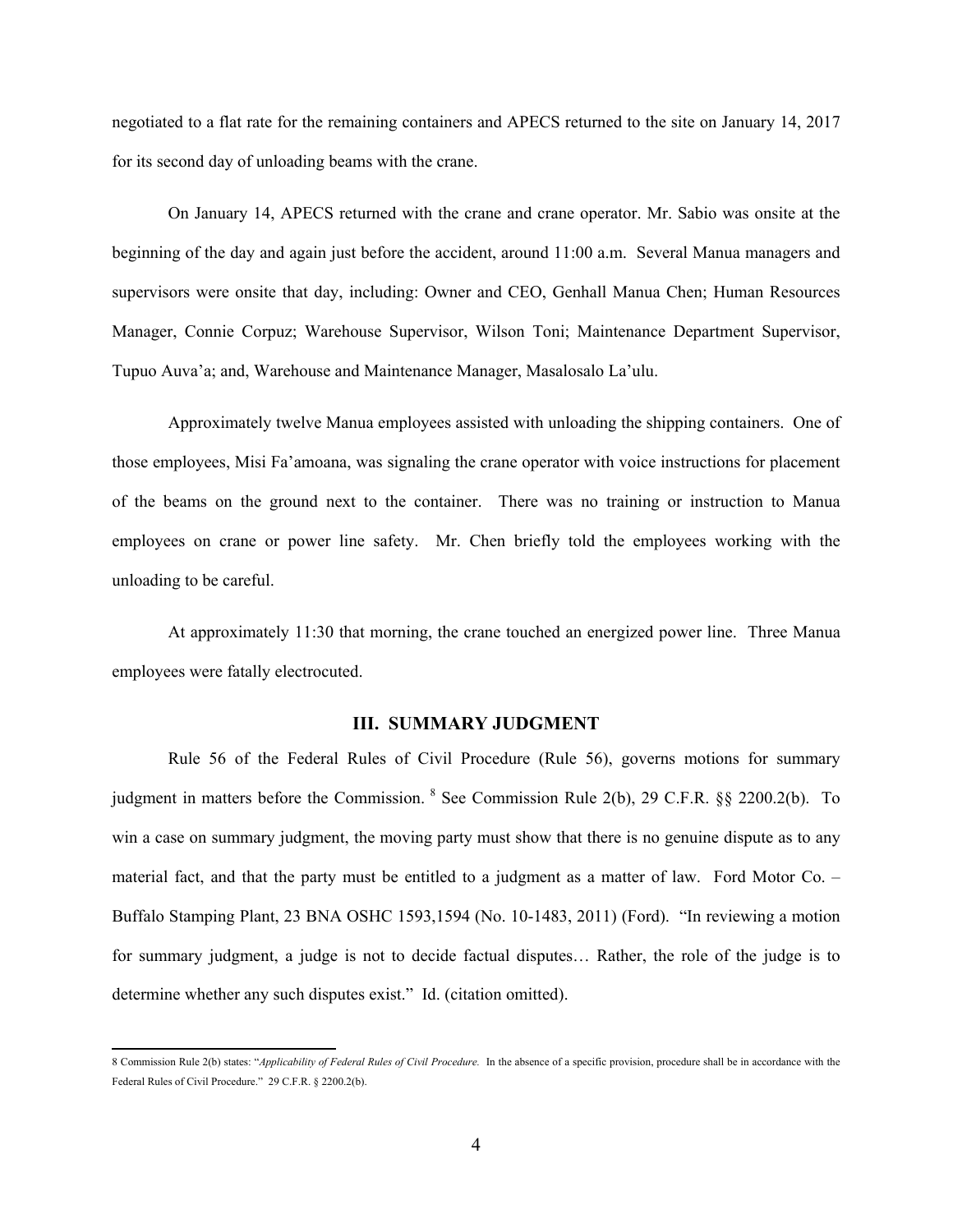"[A] party opposing a properly supported motion for summary judgment may not rest upon mere allegation or denials of his pleading, but… must set forth specific facts showing that there is a genuine issue for trial." Anderson v. Liberty Lobby, Inc., 477 U.S. 242, 248 (1986). Further, "The evidence of the non-movant is to be believed, and all justifiable inferences are to be drawn in his favor." Id. at 255. Nonetheless, the non-movant "must present affirmative evidence in order to defeat a properly supported motion for summary judgment." Id. at 257. "[A] conglomeration of 'conclusory allegations, improbable inferences, and unsupported speculation' is insufficient to discharge the nonmovant's burden." Calvi v. Knox County, 470 F.3d 422, 426 (1st Cir. 2006) (citations omitted).

Here, the parties have not submitted contradictory material facts. Manua admits that it did not comply with the requirements of the four cited standards. Manua did not assess the worksite, set up a work zone, or determine if the crane could get closer than 20 feet to a power line. Manua did not train the employees on power line safety and Misi Fa'amoana was not a qualified signal person.

Rather, Respondent asserts a defense for its noncompliance of the cited standards. Respondent asserts, for all alleged violative conditions, it relied on APECS to comply with OSH requirements for the benefit of Manua and Manua's employees.

The Commission has long held that an employer cannot simply contract away its "ultimate responsibility under the Act by requiring another party to perform them." E.g., Summit Contractors, Inc., 23 BNA OSHC 1196, 1206-07 (No. 05-0839, 2010) (citations omitted); Froedtert Mem'l Lutheran Hosp., Inc., 20 BNA OSHC 1500, 1508 (No. 97-1839, 2004). An employer that has arranged for a third party to carry out its safety duties under the Act cannot simply rely on a belief the third party will provide those services; an employer must inform itself as to the safety measures the third party has implemented. Id. at 1508.

In limited circumstances, the Commission has held that an employer may rely on a third party when that reliance is reasonable. In Sasser, the employer hired a crane company to move a generator onto the trailer of a truck. Sasser Elec. & Mfg. Co., 11 BNA OSHC 2133, 2134 (No. 82-178, 1984). After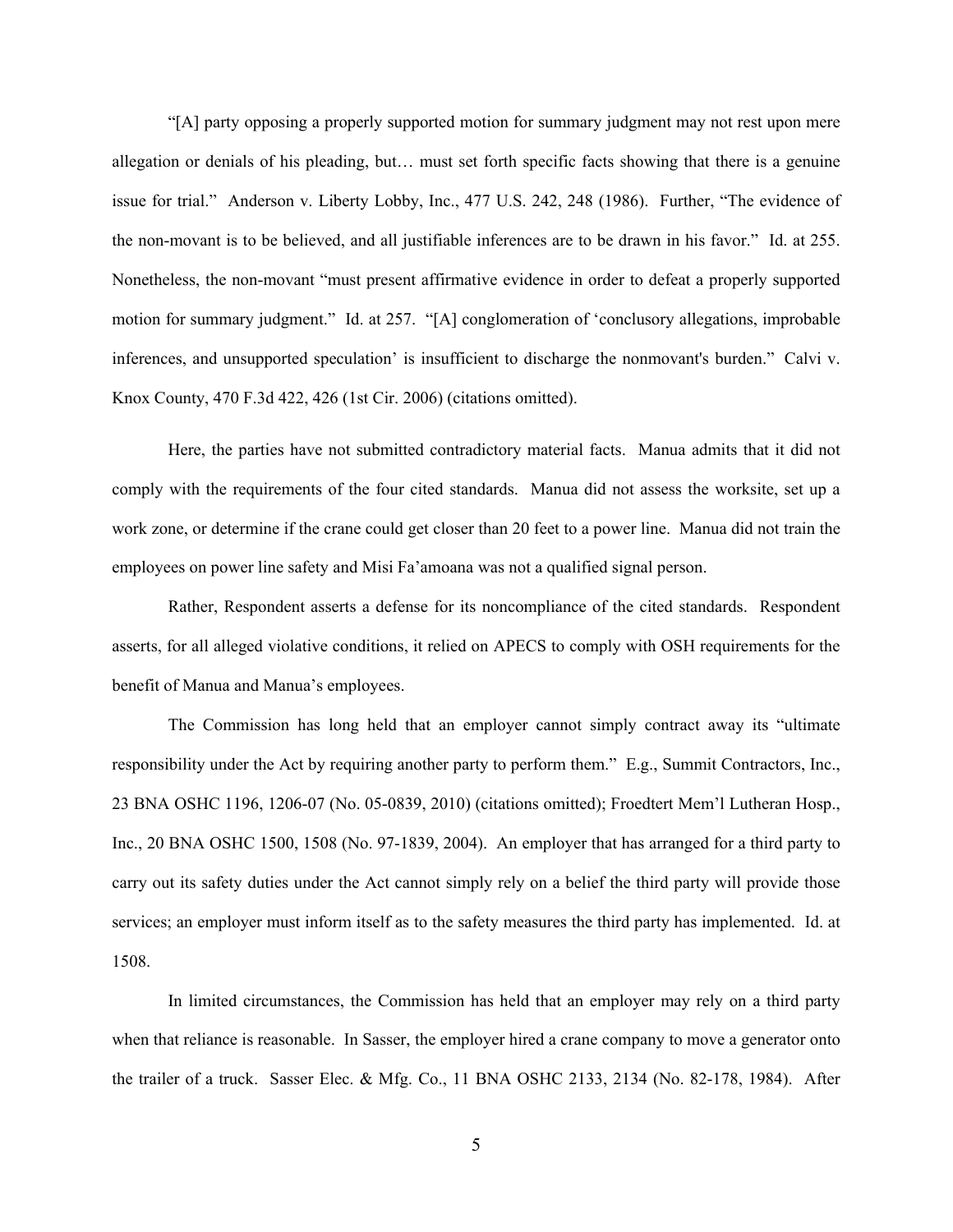depositing the generator onto the trailer, the crane operator had swung the crane's boom into a power line. Id. at 2135. The Commission held the employer could not have foreseen or prevented the violative condition.

There, the Commission found the employer's reliance was reasonable because the employer had hired the same company for crane work at the worksite three or four times before without incident; the employer's employees had notified the crane operator of the power line's location; the crane was positioned well away from the power line; the generator had been placed on the trailer without getting too close<sup>[9](#page-15-0)</sup> to the power line, and the crane boom's path in depositing the generator was different than the return path that resulted in contact with the power line. Id. at 2136-37.

In the instant matter Manua's alleged reliance was not reasonable. This was first time Manua hired APECS for crane work. APECS had been hired two prior times for excavator service and air conditioning and wiring. In Sasser, the crane was doing a single lift of a generator; here, the crane work extended over two days, with multiple lifts from four separate shipping containers. Here, APECS informed Manua about the power line whereas in Sasser, the employer told the crane operator about the powerline.

Manua did not have the relevant prior experience with APECS to assume that APECS would provide all safety compliance at the site. Further, Manua took no affirmative action to ensure its employees would be protected while unloading the containers. Respondent's reliance must be reasonable and here it was not. Respondent did not provide facts to support its claim of reasonable reliance on APECS. There is no evidence that Manua asked APECS to train its employees, assess the worksite or that Manua asked APECS for the results of its worksite assessment relative to power line contact.

Instead, Respondent provided the assumptions and beliefs of Mr. Chen and Ms. Corpuz.

<span id="page-15-0"></span><sup>9</sup> In the Sasser case the relevant distance was 10 feet; here, the relevant distance is 20 feet.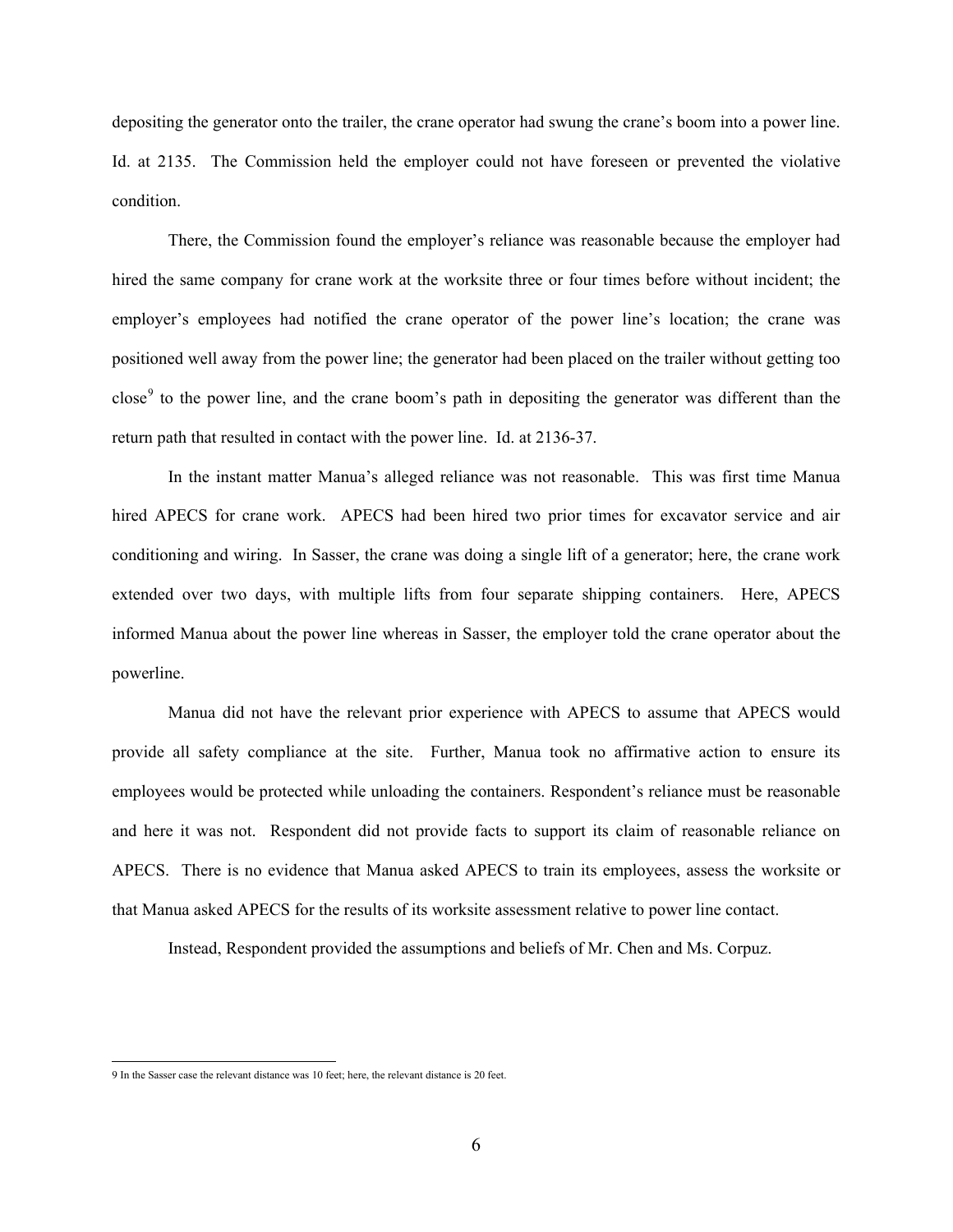For example, Mr. Chen assumed APECS would take care of everything; however, Mr. Chen admitted that the supervision of Manua's employees had not been "previously discussed and agreed upon with APECS." (Chen Dep. 101).

Ms. Corpuz, who Mr. Chen designated as the coordinator with APECS, also did not ask questions or make requests related to the safety of Manua's employees. She admitted she did not ask APECS "if they were going to take care of all the safety matters" (Corpuz Dep. 96) or whether "APECS would train the maintenance boys" or "warehouse boys" (Corpuz Dep. 74-75) and no one "ever talk[ed] about doing a safety assessment." (Corpuz Dep.74-75). Further, Ms. Corpuz admitted she had not even had a "discussion of how [] Manua's workers would be helping" APECS. (Corpuz Dep. 74-75). Finally, APECS's letter to agree upon equipment rates shows a rate of \$100 per hour for an excavator and \$125 for a boom truck (crane). (Sec. Reply at Ex. A, 2). There is no indication of any other services that have been agreed upon.

Manua's reliance on APECS was not reasonable. As set forth in Froedtert, an employer must inform itself as to the safety measures implemented by the hired third party before reliance is appropriate. See Froedtert 20 BNA OSHC at 1508; see also, Blount Int'l Ltd., 15 BNA OSHC 1897, 1899-1900 (No.89-1394, 1992) (Commission found the worksite's general contractor had unreasonably relied on a subcontractor to provide GFCI protection where there was no evidence the general contractor inspected the work area, no documentation was provided the equipment was in compliance, nor any assurances the subcontractor provided GFCI protection.)  $10$ 

Here, there are no facts that Manua attempted to determine whether APECS would implement any of the required safety measures. In a matter of summary judgment, the nonmoving party must provide

<span id="page-16-0"></span><sup>10</sup> See also, Brock v. City Oil Well Serv. Co., 795 F.2d 507, 512 (5th Cir. 1986) (citations omitted) ("[A]n employer may not contract out of its statutory responsibilities under OSHA. . . . 'the Act, not the contract, is the source of [the employer's] responsibilities. An employer may carry out its statutory duties through its own private arrangements with third parties, but if it does so and if those duties are neglected, it is up to the employer to show why he cannot enforce the arrangements he has made. If he cannot make this showing, he must take the consequences, and his further remedy lies against the private party with whom he has contracted and whose breach exposes the employer to liability.'")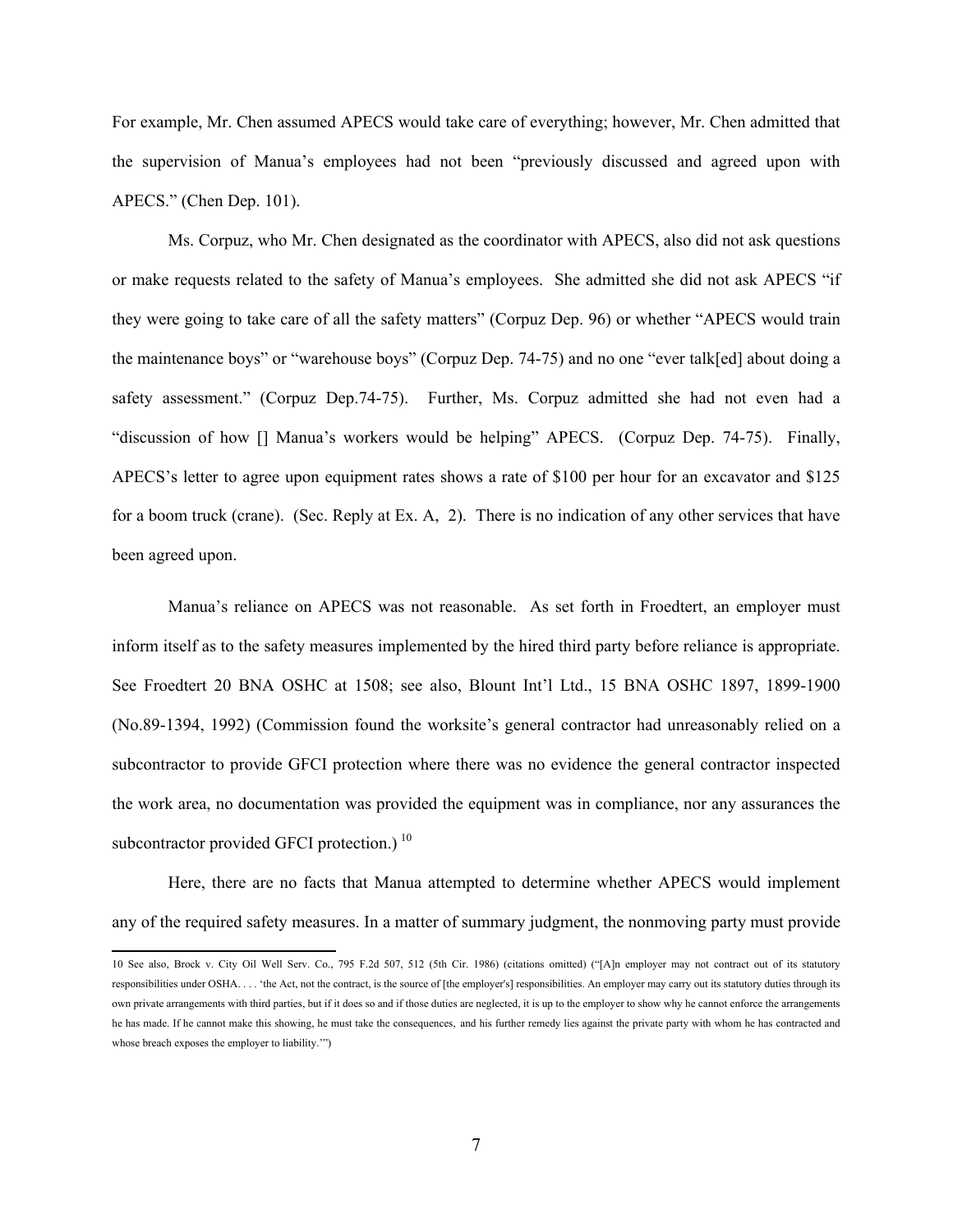facts to support its averments. See Lujan v. Nat'l Wildlife Fed'n, 497 U.S. 871, 888, 110 S. Ct. 3177, 3188 (1990) (resolving actual disputes of material facts in favor of nonmoving party "is a world apart from 'assuming' that general averments embrace the 'specific facts' needed to sustain the complaint.)

Final responsibility for compliance with the Act's requirements is placed on the employer. Pride Oil Well Serv., 15 BNA OSHC 1809, 1815 (No. 87-692, 1992) (citations omitted). Manua provided no facts to support its assertion that it had reasonably relied on APECS.

Upon review of the pleadings, deposition excerpts, interrogatory answers, and admissions submitted, the undersigned finds that there is no genuine dispute of a material fact and that the Secretary is entitled to judgment as a matter of law for Citation 1, items 1 through 4. For the reasons that follow, the Secretary's Motion is granted.

## **IV. THE CITATION**

#### The Secretary's Burden

To prevail on its Motion, the Secretary must prove the prima facie case for each of the violations cited. To establish a violation of an OSHA standard, the Secretary must prove that: (1) the cited standard applies; (2) the terms of the standard were violated; (3) one or more employees had access to the cited condition; and (4) the employer knew, or with the exercise of reasonable diligence could have known, of the violative condition. Astra Pharm. Prods., 9 BNA OSHC 2126, 2129 (No. 78-6247, 1981), aff'd in relevant part, 681 F.2d 69 (1st Cir. 1982). "Reasonable diligence involves consideration of several factors, including the employer's obligation to have adequate work rules and training programs, to adequately supervise employees, to anticipate hazards, and to take measures to prevent the occurrence of violations." Burford's Tree, Inc., 22 BNA OSHC 1948, 1950 (No. 07-1899, 2010) aff'd, 413 F. App'x 222 (11th Cir. 2011) (unpublished).

A violation is classified as serious under section  $17(k)$  of the Act if "there is substantial probability that death or serious physical harm could result." Commission precedent requires a finding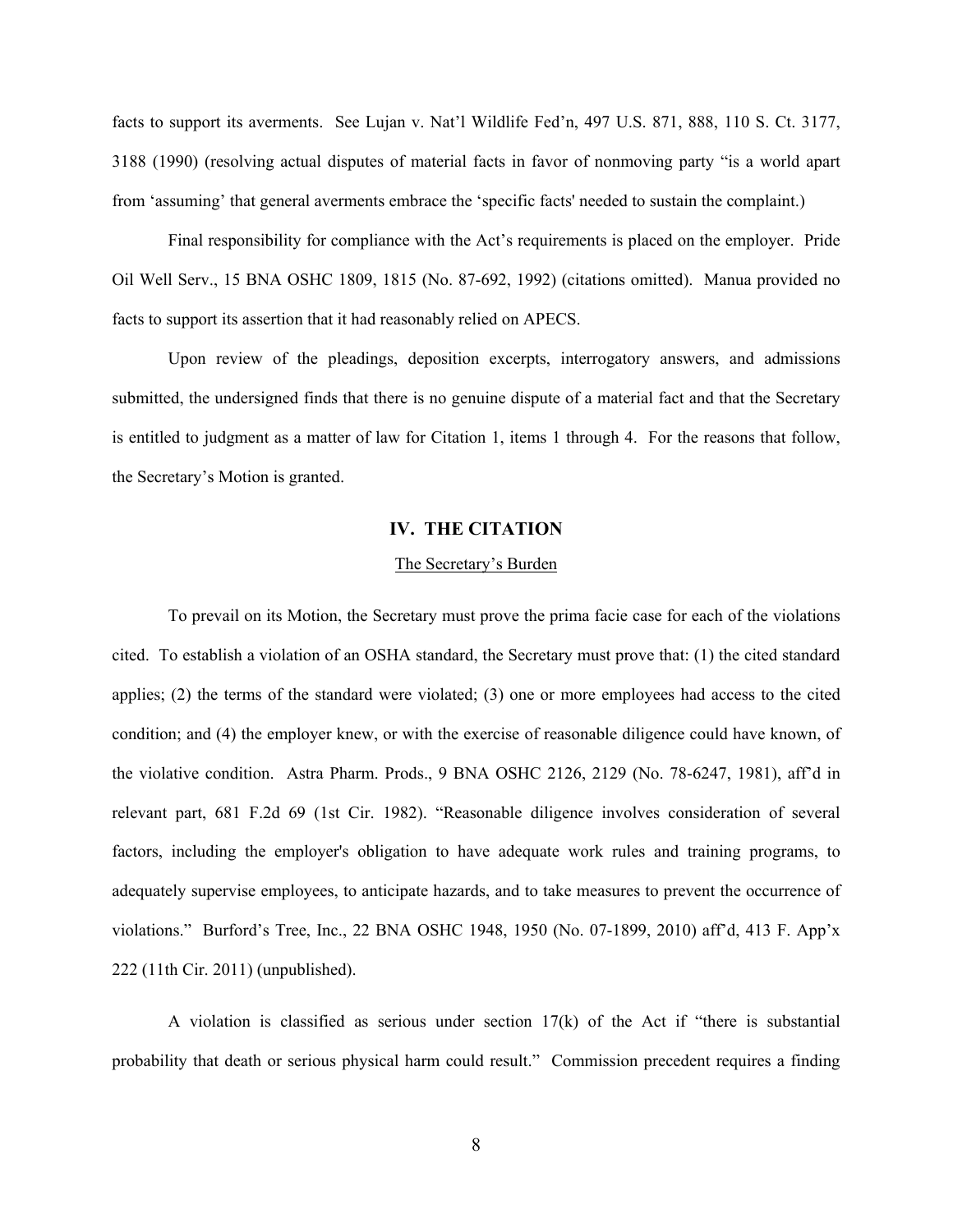that "a serious injury is the likely result should an accident occur." Pete Miller, Inc., 19 BNA OSHC 1257, 1258 (No. 99-0947, 2000).

Here, the Respondent took no actions to anticipate the hazards and took no action to prevent the occurrence of the violative conditions. Instead, Respondent relied, without any evidence to support this belief, that APECS would take care of all safety duties for Manua's employees. As a result, twelve employees were exposed to the cited hazards and three employees were fatally electrocuted.

I find the Secretary has proved its prima facie case with respect to the four citations at issue, as discussed below.

## **Citation 1, Item 1**

Citation 1 Item 1 alleges Respondent violated 29 CFR  $\S$  1926.1408(a)(1), which provides:

§ 1926.1408 Power line safety (up to 350 kV)—equipment operations.

(a) Hazard assessments and precautions inside the work zone. Before beginning equipment operations, the employer must:

(1) Identify the work zone by either:

(i) Demarcating boundaries (such as with flags, or a device such as a range limit device or range control warning device) and prohibiting the operator from operating the equipment past those boundaries, or

(ii) Defining the work zone as the area 360 degrees around the equipment, up to the equipment's maximum working radius

The Secretary has proved the cited standard applies, its terms were violated, employees were exposed, and Manua had knowledge of the violative conditions for Citation 1, Item 1.

The cited standard requires an employer to assess a worksite for powerline safety and identify the crane's work zone. 29 CFR § 1926.1408(a)(1). A crane was used at this worksite and thus the cited standard applies. Twelve Manua employees, including three fatally electrocuted, were exposed to the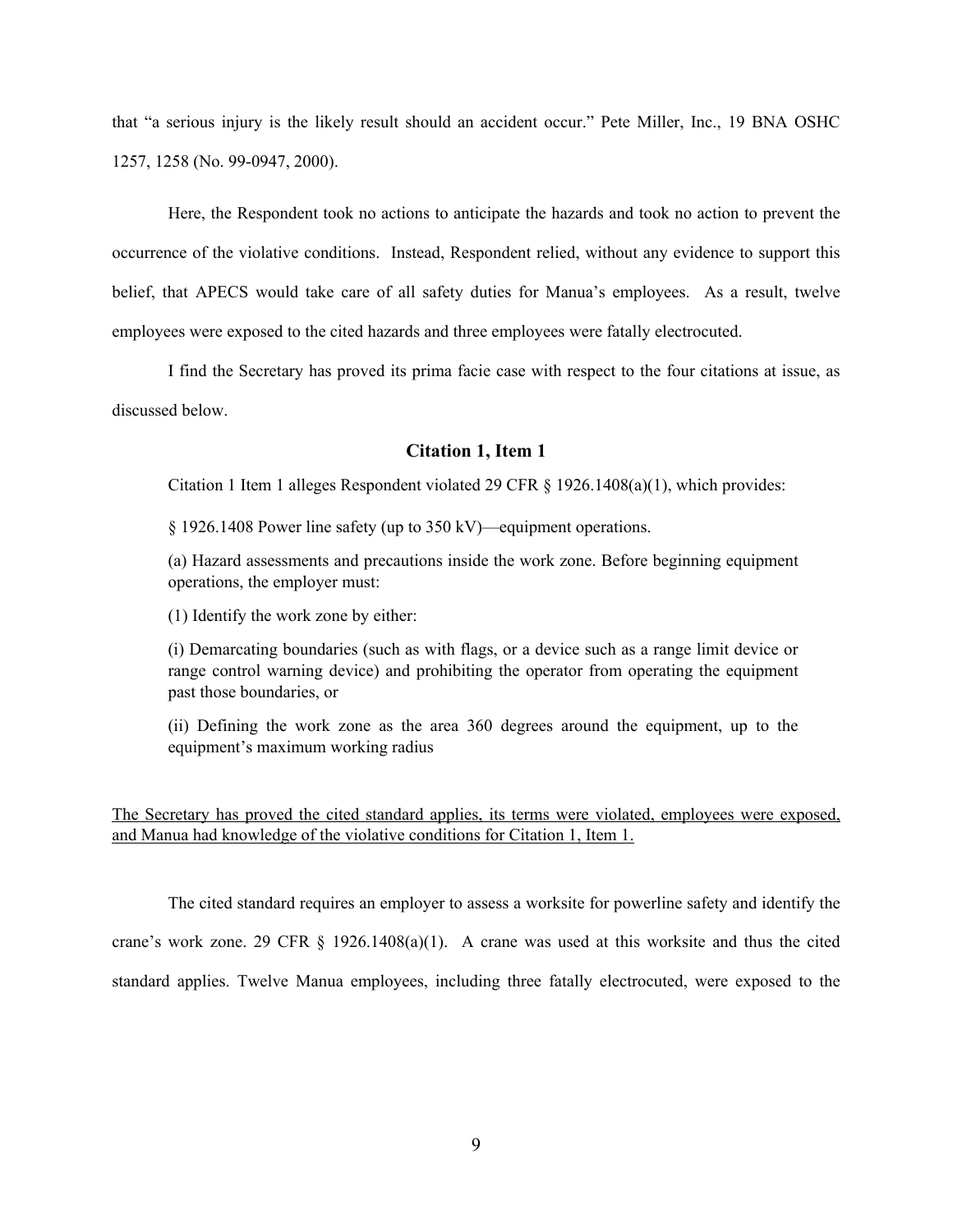violative condition.<sup>[11](#page-19-0)</sup> Further, Respondent admits it did not comply with the cited standard. "Respondent" affirmatively alleges that it did not identify or define the crane's work zone because it reasonably relied on APECS to supervise and direct the unloading operation, including identifying and defining the crane's work zone and ensure that all crane safety requirements were met." (Ex. A, Admission No. 6).

Respondent had knowledge of the violative conditions through its owner, Mr. Chen. Mr. Chen knew the worksite had power lines, he determined the location of the shipping containers, knew a crane would be used to unload the containers on January 14, 2017, and he was at the worksite on January 14, 2017. With reasonable diligence, Mr. Chen could have known a work zone for the crane had not been defined. Constructive knowledge is established. The Secretary has proved its prima facie case for 29 CFR § 1926.1408(a)(1), Citation 1, Item 1.

### **Citation 1, Item 2**

Citation 1 Item 2 alleges that Respondent violated 29 CFR  $\S$  1926.1408(a)(2), which provides:

§ 1926.1408 Power line safety (up to 350 kV)—equipment operations.

(a) Hazard assessments and precautions inside the work zone. Before beginning equipment operations, the employer must: . . .

(2) Determine if any part of the equipment, load line or load (including rigging and lifting accessories), if operated up to the equipment's maximum working radius in the work zone, could get closer than 20 feet to a power line. If so, the employer must meet the requirements in Option (1) [Deenergize and ground], Option (2) [20 foot clearance], or Option (3) [Table A clearance] of this section..."

The Secretary has proved the cited standard applies, its terms were violated, employees were exposed, and Manua had knowledge of the violative conditions for Citation 1, Item 2.

The cited standard requires an employer to determine if the crane could get closer than 20 feet of a power line in the work zone. 29 CFR § 1926.1408(a)(2). As with Citation 1, Item 1, above, the cited

<span id="page-19-0"></span><sup>11</sup> "Respondent affirmatively alleges that it asked certain employees to assist APECS with the unloading operation, and that Respondent did not conduct a hazard assessment because it reasonably relied on APECS to supervise and direct the unloading operation, including identifying and defining the crane's work zone and ensure that all crane safety requirements were met." (Ex. A, Admission No. 5).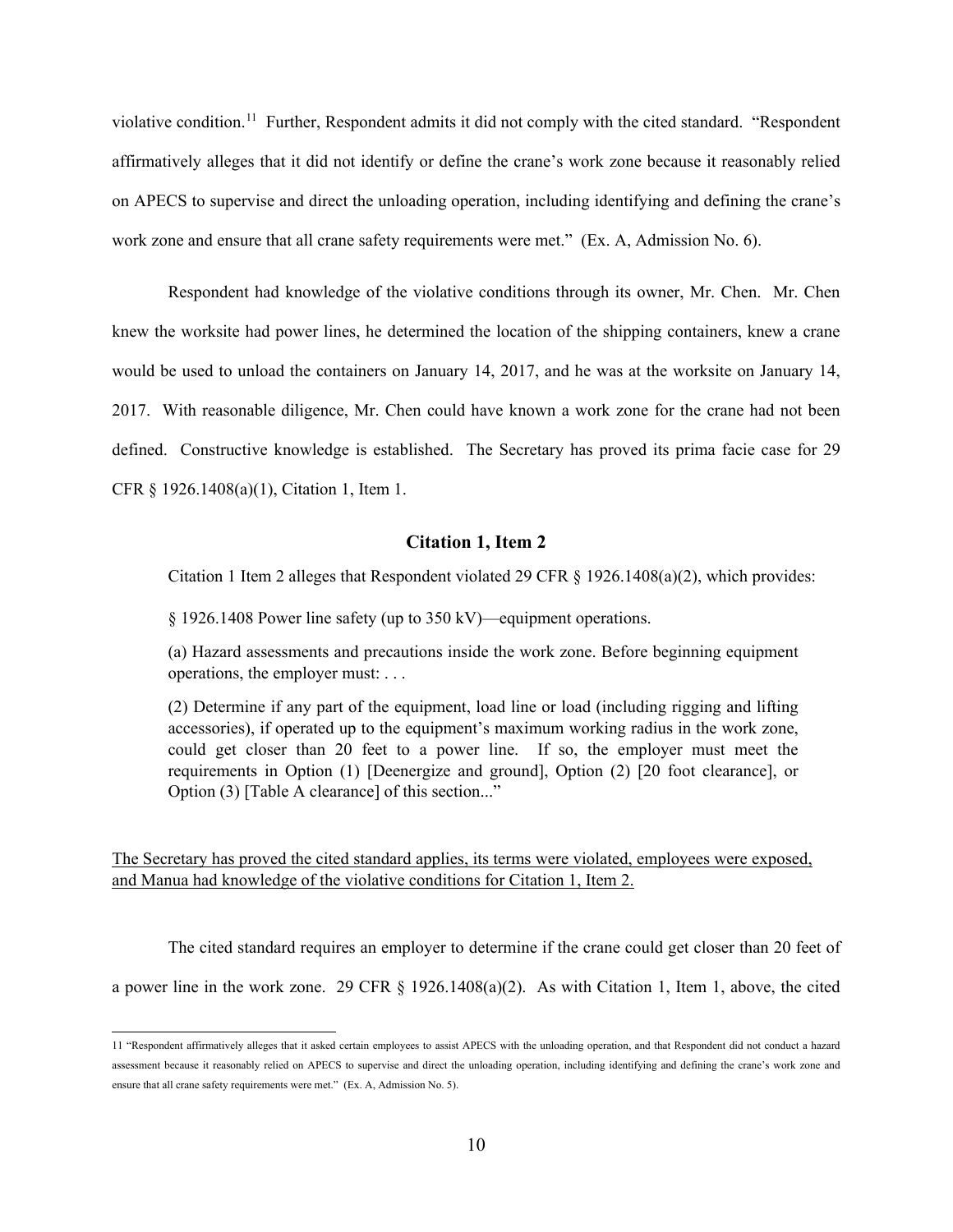standard applies and Manua employees were exposed to the hazard. Further, Respondent admitted that it made no assessment of the work zone to determine if the crane could get within 20 feet of a power line.<sup>[12](#page-20-0)</sup> ( Ex. A, Admission No. 5 and 6).

Respondent knew it had not evaluated the worksite to determine if the crane could get within 20 feet of a power line. Further, with reasonable diligence Mr. Chen could have known that APECS had not determined whether the crane would be within 20 feet of a power line. Constructive knowledge is established. The Secretary has proved its prima facie case for 29 CFR § 1926.1408(a)(2), Citation 1, Item 2.

**Citation 1, Item 3**

Citation 1 Item 3 alleges that Respondent violated 29 CFR  $\S$  1926.1408(g)(1), which provides:

§ 1926.1408 Power line safety (up to 350 kV)—equipment operations. . . .

(g) Training. (1) The employer must train each operator and crew member assigned to work with the equipment on all of the following:

(i) The procedures to be followed in the event of electrical contact with a power line. Such training must include:

(A) Information regarding the danger of electrocution from the operator simultaneously touching the equipment and the ground.

(B) The importance to the operator's safety of remaining inside the cab except where there is an imminent danger of fire, explosion, or other emergency that necessitates leaving the cab.

(C) The safest means of evacuating from equipment that may be energized.

(D) The danger of the potentially energized zone around the equipment (step potential). (E) The need for crew in the area to avoid approaching or touching the equipment and the load.

(F) Safe clearance distance from power lines.

(ii) Power lines are presumed to be energized unless the utility owner/operator confirms that the power line has been and continues to be deenergized and visibly grounded at the worksite.

(iii) Power lines are presumed to be uninsulated unless the utility owner/operator or a registered engineer who is a qualified person with respect to electrical power transmission

<span id="page-20-0"></span><sup>12</sup> "Respondent affirmatively alleges that it did not contact the American Samoa Power Authority about hazards involving the crane and power lines because it reasonably relied on APECS to ensure that all crane safety requirements were met." (Ex. A, Admission No. 11).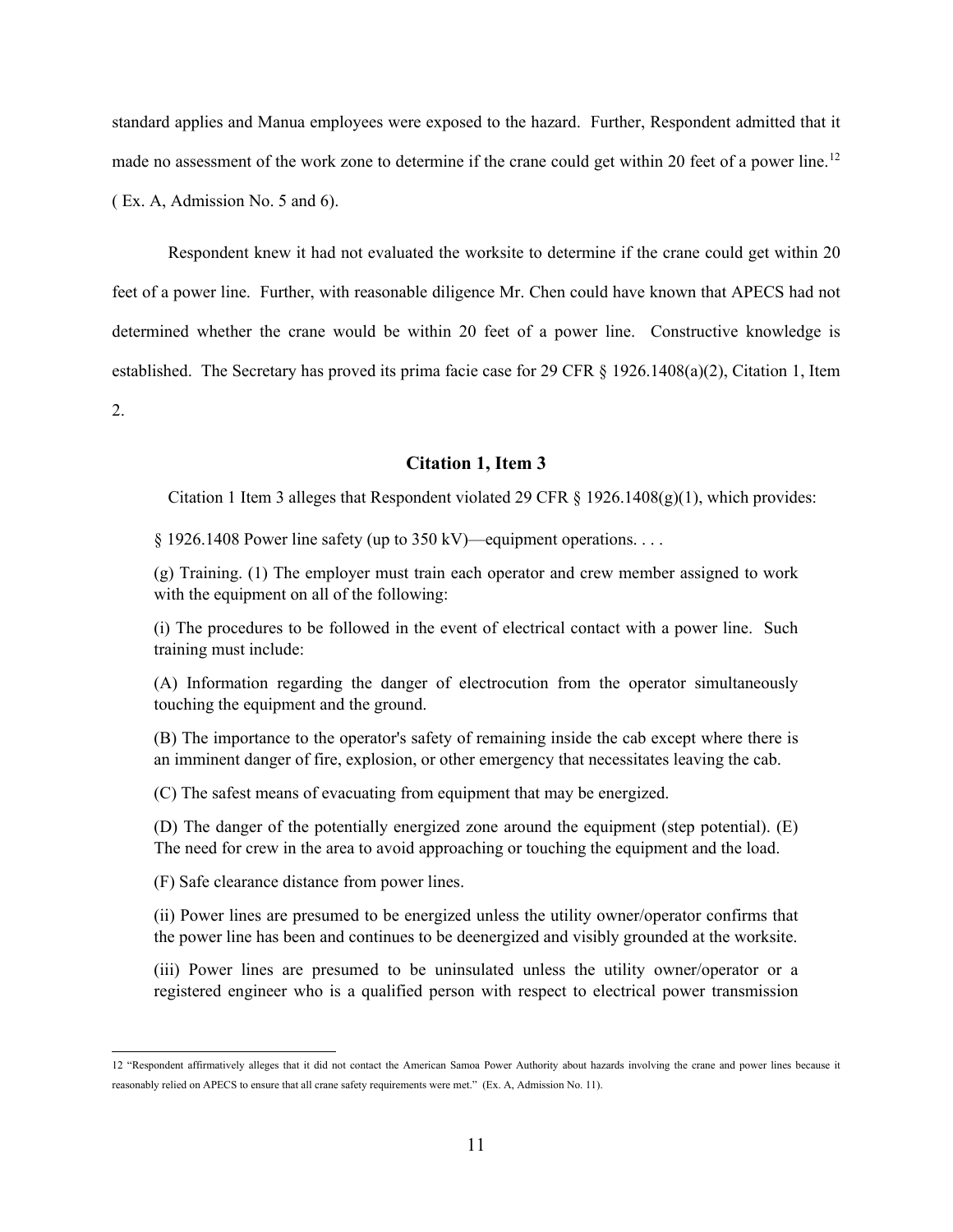and distribution confirms that a line is insulated. (iv). The limitations of an insulating link/device, proximity alarm, and range control (and similar) device, if used.

(v) The procedures to be followed to properly ground equipment and the limitations of grounding.

The Secretary has proved the cited standard applies, its terms were violated, employees were exposed, and Manua had knowledge of the violative conditions for Citation 1, Item 3.

The cited standard requires an employer to train its employees on procedures when working around powerlines, including in the event the crane contacts a power line. 29 CFR  $\S$  1926.1408(g)(1). The crane was used within 20 feet of a power line, thus the cited standard applies. Twelve Manua employees were exposed to the hazard, including three that were fatally electrocuted. Further, Respondent admits it did not comply with the cited standard.

Respondent affirmatively alleges that it did not train its employees on procedures to be followed in the event of electrical contact with a power line because it reasonably relied on APECS to supervise and direct the unloading operation, including identifying and defining the crane's work zone and ensure that all crane safety requirements were met.

(Ex. A, Admission No. 10).

Finally, Manua had knowledge of the violative condition because it knew it had not trained its employees on power line contact procedures and its onsite supervisors, with reasonable diligence, could have known that APECS had not trained its employees on powerline safety. Thus, constructive knowledge is proved. The Secretary has proved its prima facie case for a violation of 29 CFR § 1926.1408(g)(1), Citation 1, Item 3.

#### **Citation 1, Item 4**

Citation 1 Item 4 alleges that Respondent violated 29 CFR § 1926.1428(a), which provides:

§ 1926.1428 Signal person qualifications.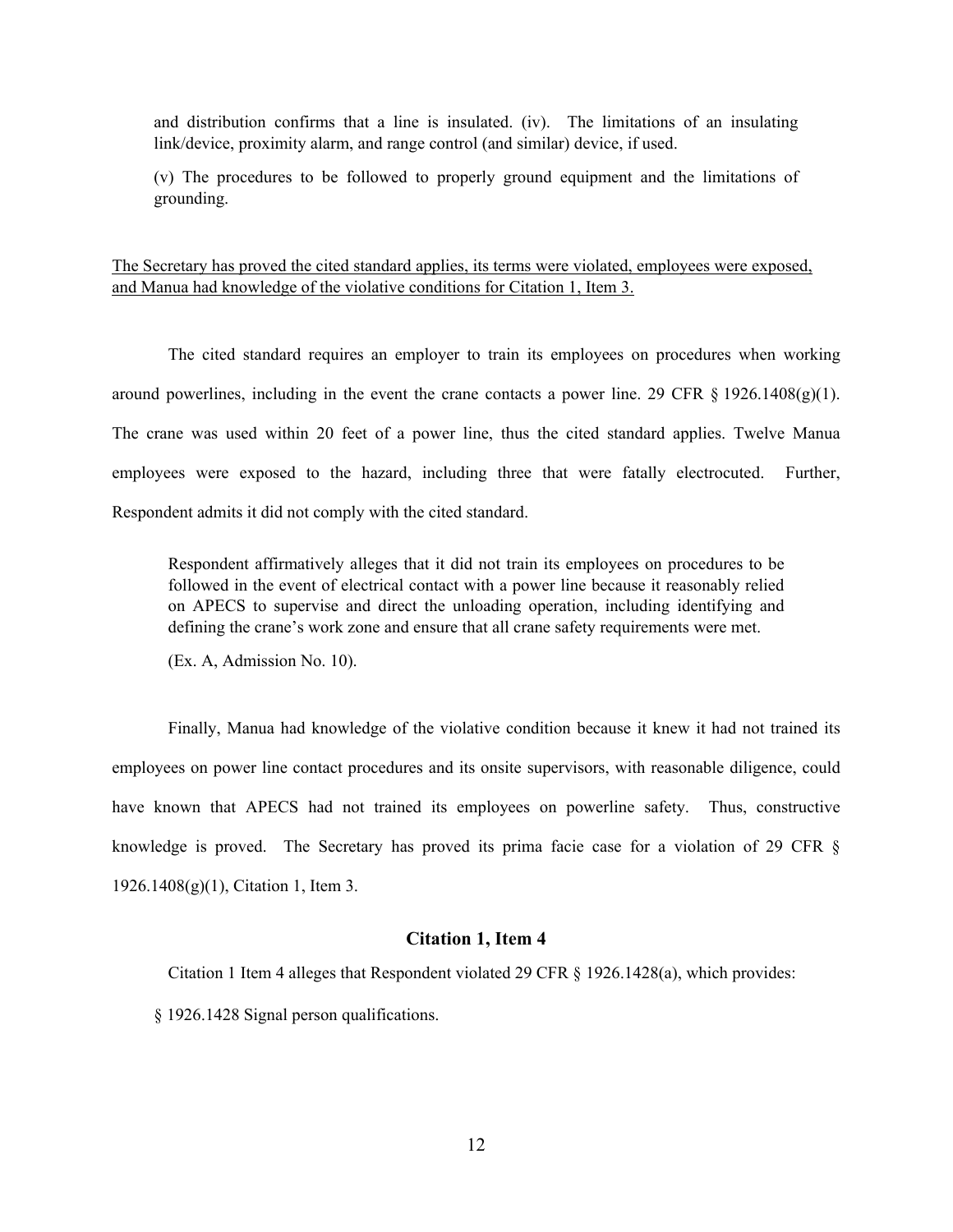(a) The employer of the signal person must ensure that each signal person meets the Qualification Requirements (paragraph (c) of this section) prior to giving any signals. This requirement must be met by using either Option  $(1)$  or Option  $(2)$  of this section.<sup>[13](#page-22-0)</sup>

The Secretary has proved the cited standard applies, its terms were violated, employees were exposed, and Manua had knowledge of the violative conditions for Citation 1, Item 4.

The cited standard requires an employer to use a qualified signal person for crane operations when, among other things, either the operator or person handling the load determines it necessary.<sup>14</sup> See 29 C.F.R. § 1926.1419 (a)(3). An employee of APECS had been the signal person for the crane's operation two days before the accident. An employee of Manua, Mr. Fa'amoana was providing signals to the crane operator on the day of the accident.

Respondent affirmatively alleges that on January 14, 2017, APECS failed to provide a signal person for the unloading operation, and that as a result, Misi Fa'amoana, without being directed to do so by Respondent, gave basic signals to the crane operator. Respondent further alleges that Mr. Fa'amoana did not monitor the crane's proximity to the power line or give any signals related to that, because APECS did not identify the powerline as a hazard and Mr. Fa'amoana was not otherwise aware that it posed a hazard.

(Ex. A, Admission No. 14).

<span id="page-22-0"></span> $13$  Option 1 and Option 2 both concern the use of a third party qualified evaluator or employer's qualified evaluator. 29 C.F.R. § 1926.1428(a)(1) and (2).

<span id="page-22-1"></span><sup>&</sup>lt;sup>14</sup> The section notes:

<sup>(</sup>a) A signal person must be provided in each of the following situations:

<sup>(1)</sup> The point of operation, meaning the load travel or the area near or at load placement, is not in full view of the operator.

<sup>(2)</sup> When the equipment is traveling, the view in the direction of travel is obstructed.

<sup>(3)</sup> Due to site specific safety concerns, either the operator or the person handling the load determines that it is necessary.

*<sup>(</sup>b) Types of signals.* Signals to operators must be by hand, voice, audible, or new signals.

<sup>29</sup> C.F.R. § 1926.1419(a) and (b).